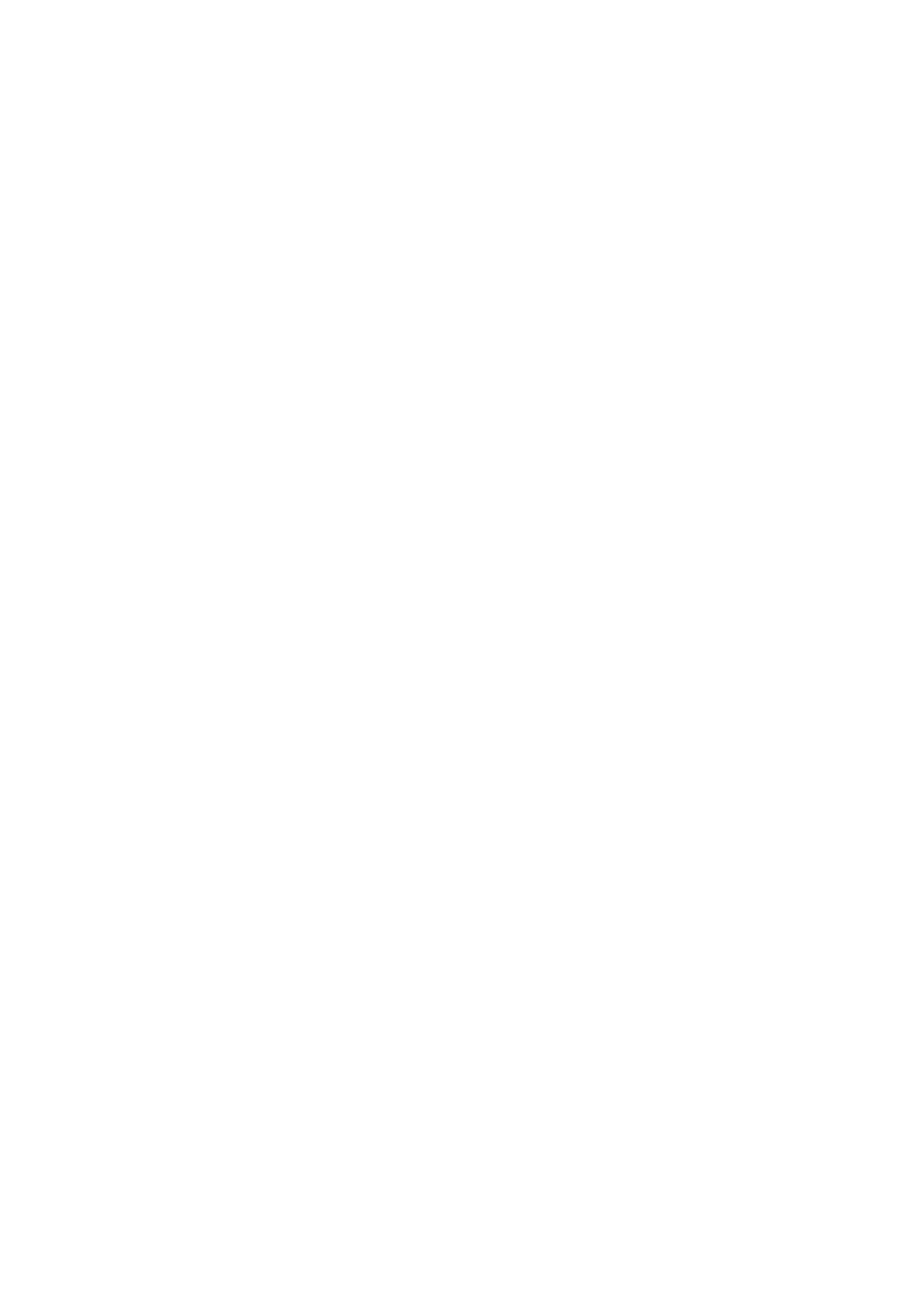

# Resilience of Entrepreneurial Activity GEM Slovenia 2021

## Executive Summary

Editors: Miroslav Rebernik Karin Širec

Authors: Miroslav Rebernik Polona Tominc Barbara Bradač Hojnik Katja Crnogaj Matej Rus Karin Širec

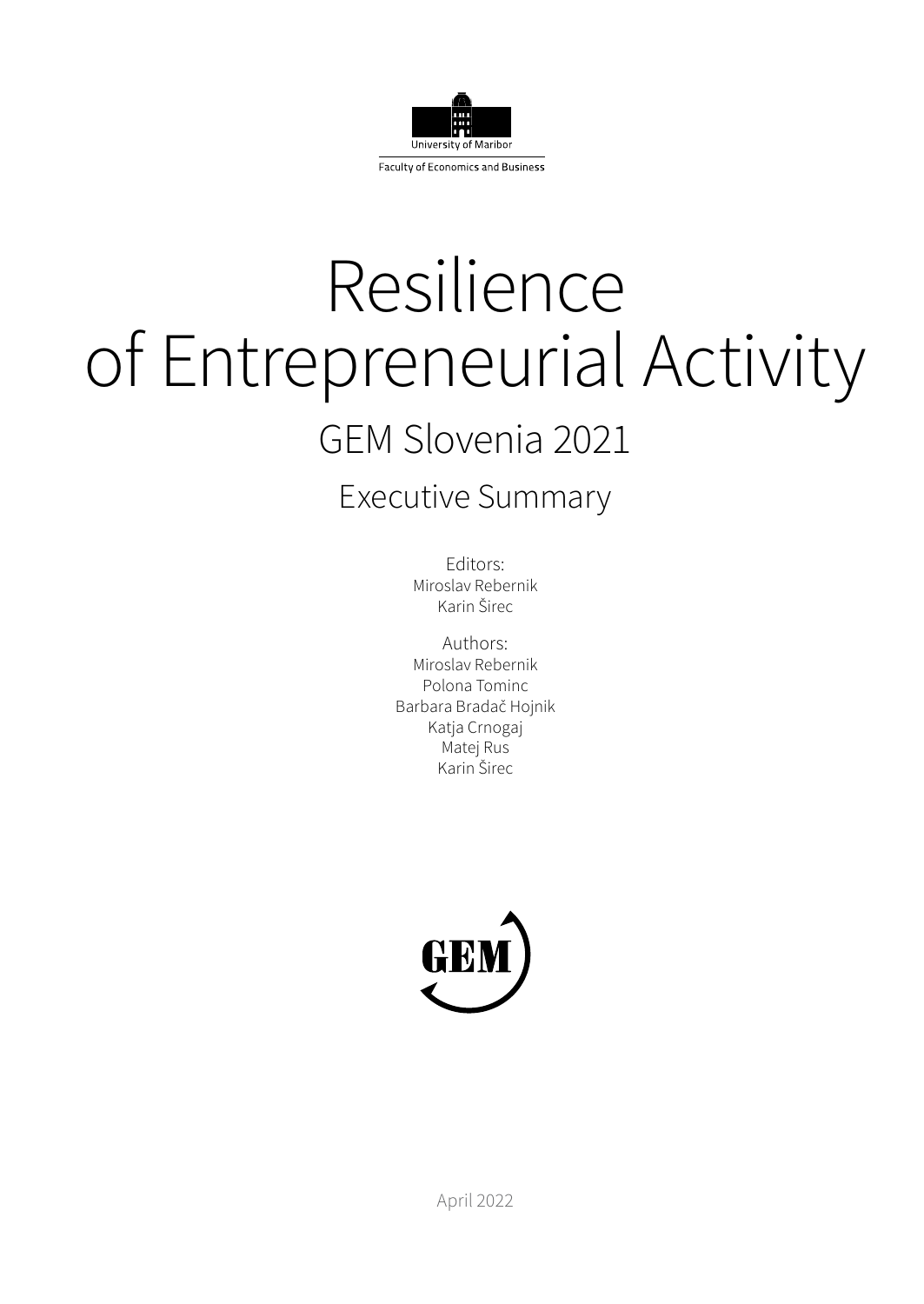**Series:** Slovenian Entrepreneurship Observatory

**ISSN:** 1854-8040

**Title:** Resilience of Entrepreneurial Activity

**Subtitle:** GEM Slovenia 2021, Executive Summary

**Editors:** Miroslav Rebernik (University of Maribor, Faculty of Economics and Business), Karin Širec (University of Maribor, Faculty of Economics and Business)

**Authors:** Miroslav Rebernik, Polona Tominc, Barbara Bradač Hojnik, Katja Crnogaj, Matej Rus, Karin Širec

**Reviewers:** Sunčica Oberman Peterka (Josip Juraj Strossmayer University of Osijek, Faculty of Economics in Osijek)

Dijana Močnik (University of Maribor, Faculty of Electrical Engineering and Computer Science) **Translator:** Authors.

**Design and layout:** Nebia, d.o.o.

**Graphic attachments:** Authors.

**Type:** Electronic Book.

**Publisher:** University of Maribor Press, Slomškov trg 15, 2000 Maribor,

Slovenia https://press.um.si, zalozba@um.si

**Co-publisher:** University of Maribor, Faculty of Economics and Business,

Razlagova ulica 14, 2000 Maribor, Slovenia, http://www.epf.um.si, epf@mb.si

**Edition:** First Edition.

**Available** at: http://press.um.si/index.php/ump/catalog/book/675

**Outcome:** Maribor, April 2022



© University of Maribor, University Press

Text © authors & Rebernik, Širec 2022

This work is licensed under the Creative Commons Attribution -

4.0 International License.

http://creativecommons.org/licenses/by/4.0/

This license allows reusers to distribute, remix, adapt, and build upon the material in any medium or format, so long as attribution is given to the creator. The license allows for commercial use.

Any third-party material in this book is published under the book's Creative Commons licence unless indicated otherwise in the credit line to the material. If you would like to reuse any third-party material not covered by the book's Creative Commons licence, you will need to obtain permission directly from the copyright holder.

Whilst this work is based on data collected by the GEM consortium, responsibility for analysis and interpretation of those data is the sole responsibility of the authors.

Global Entrepreneurship Monitor Slovenia is funded by the SPIRIT Slovenia – Public Agency for Entrepreneurship, Internationalization, Foreign Investments and Technology, and Ministry of Economic Development and Technology. The authors also acknowledge the financial support from the Slovenian Research Agency (research core funding No. P5 0023).

CIP - Kataložni zapis o publikaciji

Univerzitetna knjižnica Maribor

658(497.4)"2021"(0.034.2)

 RESILIENCE of entrepreneurial activity [Elektronski vr] : GEM Slovenia 2021 : executive summary / authors Miroslav Rebernik ... [et al.] ; editors Miroslav Rebernik, Karin Širec. - 1st ed. - E-knjiga. - Maribor : University of Maribor Press, 2022. - (Slovenian entrepreneuership observatory, ISSN 1854-8040)

Način dostopa (URL): https://press.um.si/index.php/ump/catalog/book/675 ISBN 978-961-286-596-2 COBISS.SI-ID 104548611

**ISBN:** 978-961-286-596-2

**DOI:** https://doi.org/10.18690/um.epf.4.2022

**Price:** Free copy.

**For Publisher:** prof. dr. Zdravko Kačič, Rector of the University of Maribor

**Attribution:** Rebernik, M., Širec, K. (eds.) (2022). *Resilience of Entrepreneurial Activity: GEM Slovenia 2021, Executive Summary.* Maribor: University Press. doi: 10.18690/um.epf.4.2022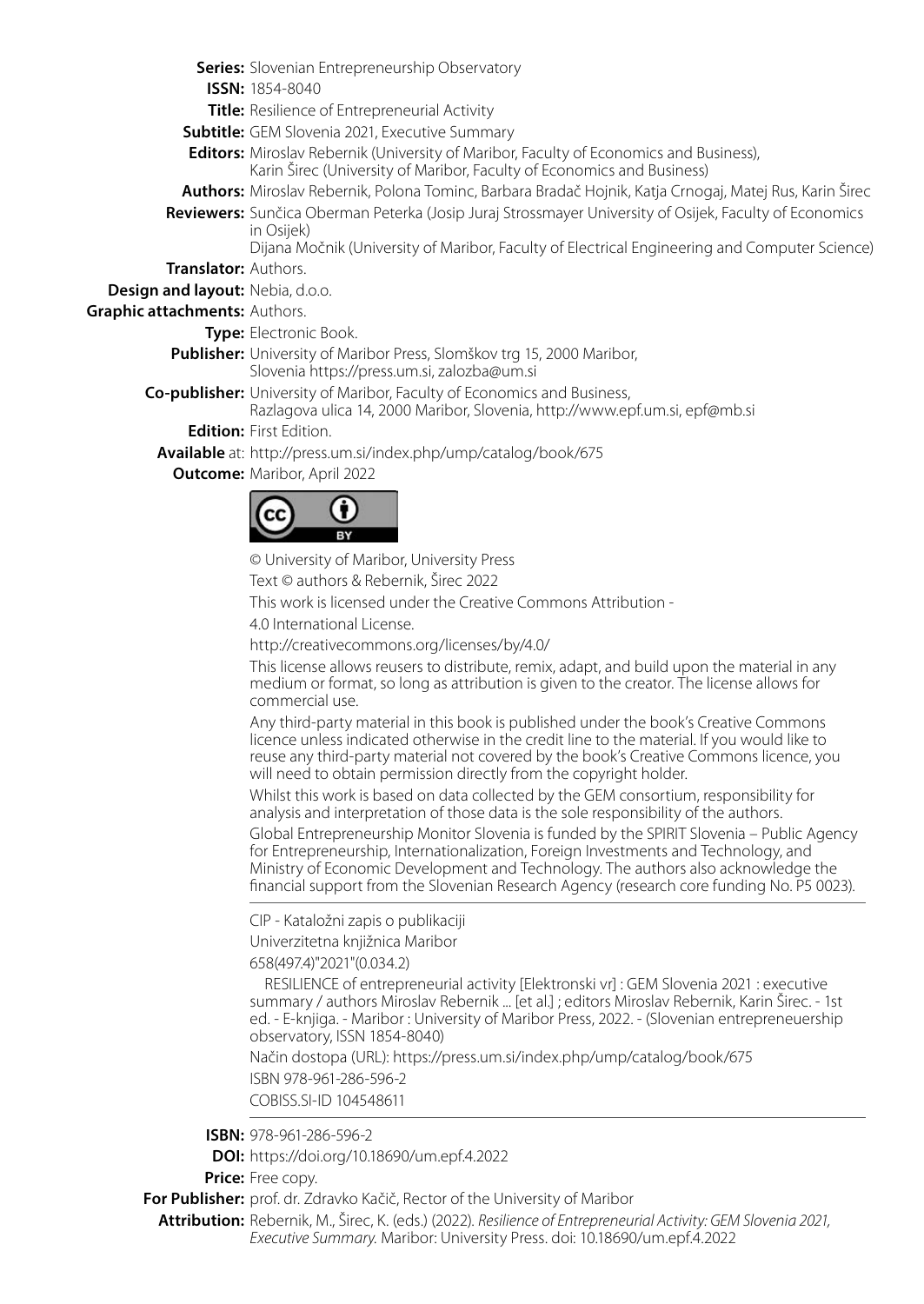## **Contents**

| Entrepreneurial capacity of adult population and the perception |  |
|-----------------------------------------------------------------|--|
|                                                                 |  |
|                                                                 |  |
|                                                                 |  |
|                                                                 |  |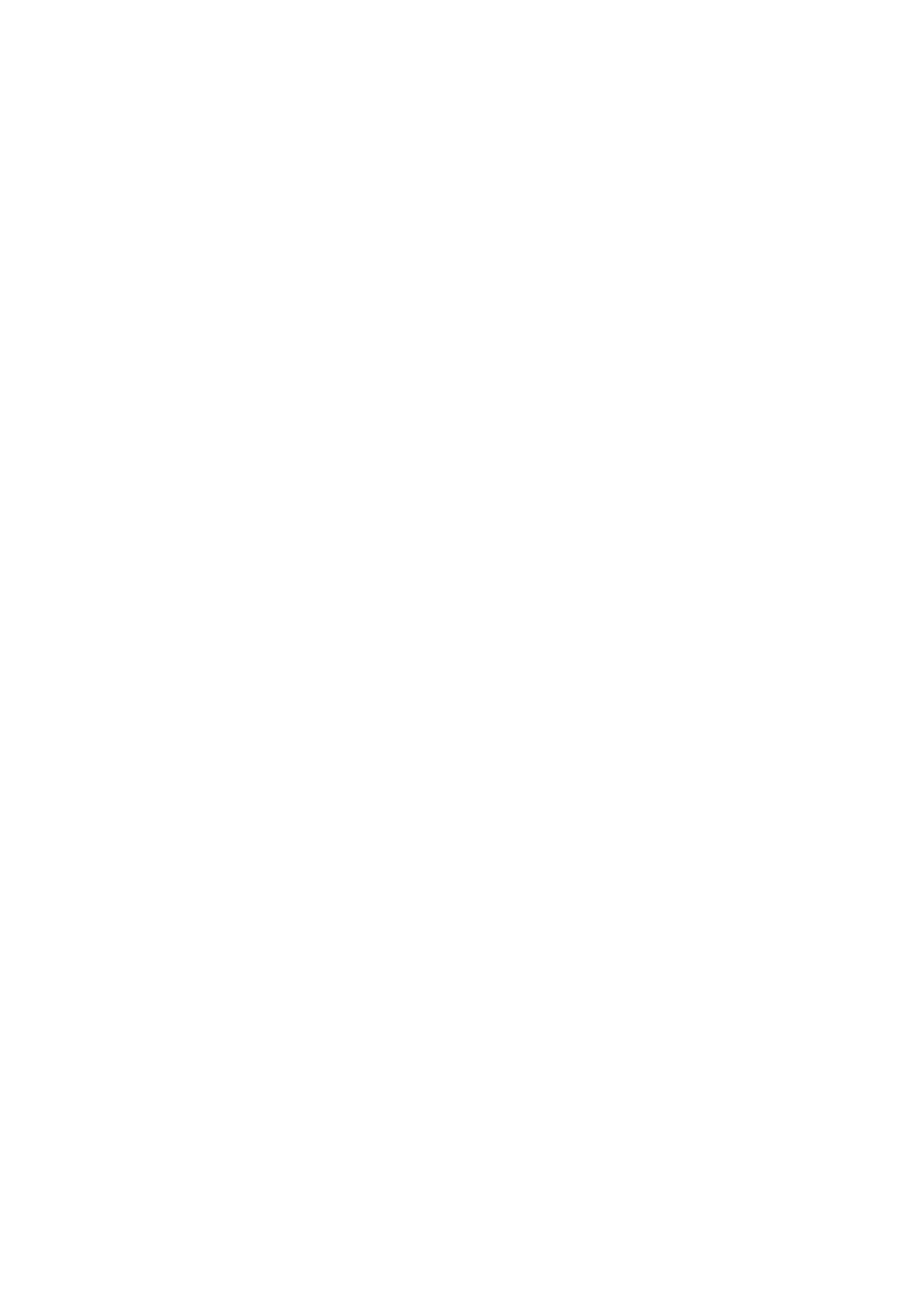# <span id="page-6-0"></span>Executive summary

## **What is Global Entrepreneurship Monitor?**

Entrepreneurship has many characteristics and influences on individuals, their immediate environment, companies, industries, and society as a whole, and is always closely involved in many international flows and interdependencies. To know it better, it is necessary to use appropriate research approaches and tools and to focus the core of research attention on the central driving force of entrepreneurship, i.e., the entrepreneur and his or her characteristics. Without the fundamental human trait of being entrepreneurial and creative, there are no new products, no new business models, and no companies. How individuals decide to become entrepreneurs (or not) depends not only on themselves, but also on many factors in their living environment, society's general attitude toward entrepreneurship, prevailing cultural values, the institutional environment of business, and the international environment. Since entrepreneurship cannot be limited to the national economic framework, especially in light of the rapidly growing digitalization, digital economy and Industry 4.0, its study must also encompass more than just the individual country and its economy.

The Global Entrepreneurship Monitor, launched in 1998 by the London Business School and the U.S. Babson College, meets these expectations. While the first research in 1999 covered ten countries, more than 110 countries have participated to date, making it the world's largest longitudinal study of entrepreneurship. Its particular advantage is that it puts the individual entrepreneur at the centre, focusing on the earliest stages when business opportunities are perceived and individuals decide whether or not to become entrepreneurs. The Slovenian research team from the Institute for Entrepreneurship and Small Business Management at the Faculty of Economics and Business, University of Maribor has been a member of GEM since 2001. Since then we have participated in all annual cycles, so we have reliable data for the last 20 years. We compare important elements of entrepreneurship in Slovenia, especially in its early stages, with entrepreneurship in the European and global context. The advantages of the GEM study over other studies are its globality, longitudinal nature, and the use of a unified methodology, which makes it possible to interpret the data obtained in a reliable and credible way and, above all, to use it to solve some major societal challenges, such as the United Nations Sustainable Development Goals (SDGs), finding solutions and addressing the consequences of the SARS-CoV-2 coronavirus pandemic, women's entrepreneurship, or development-oriented entrepreneurship.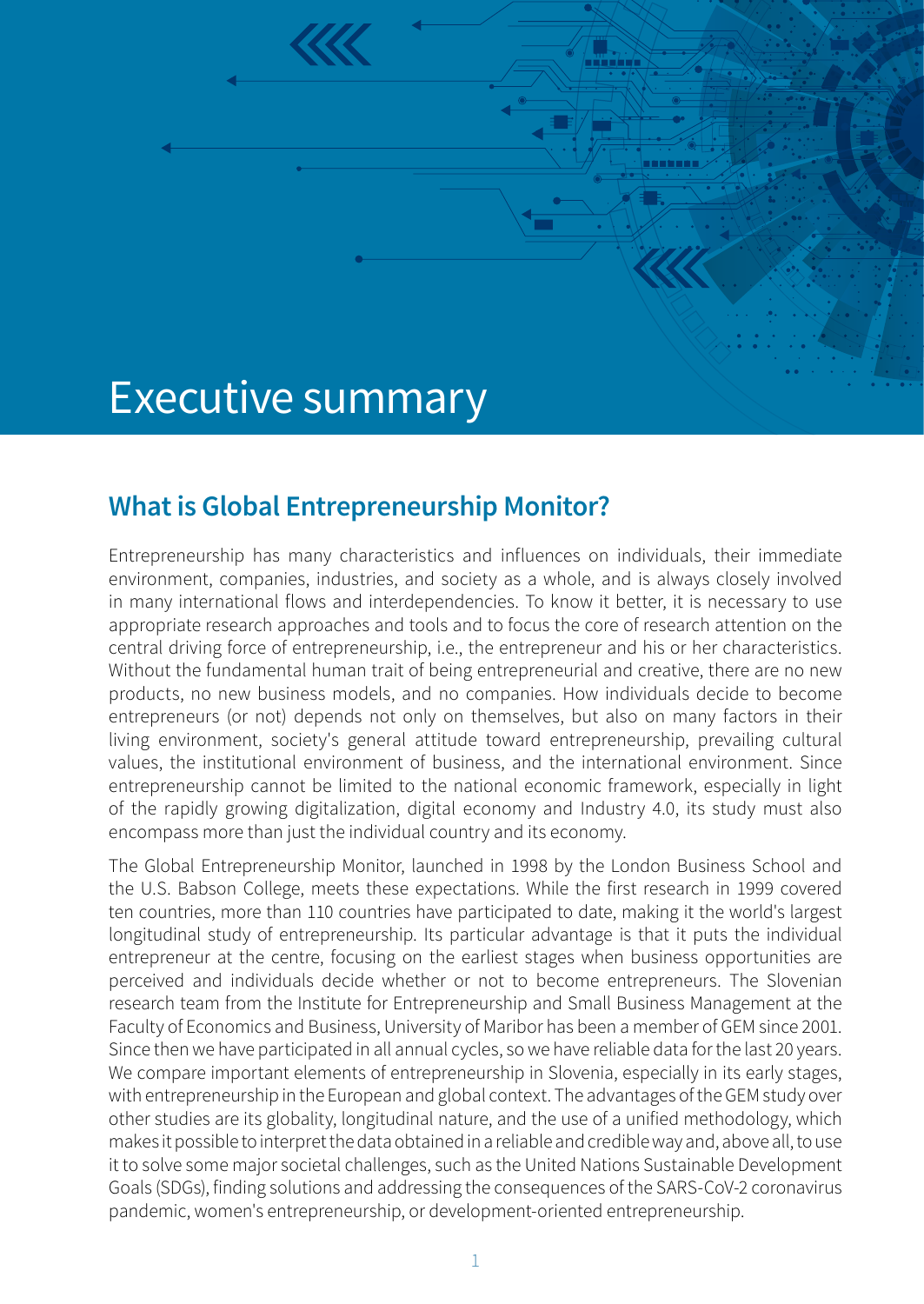



The wide economic, cultural, and social disparities among the 47 countries that participated in the 2021 research require special caution when comparing countries, interpreting research findings, and proposing appropriate measures to promote entrepreneurship. Differences in development also affect the characteristics of entrepreneurship and the measures needed to promote it, and are as different in less developed countries such as Sudan, India, or Morocco as they are in rich countries such as Luxembourg, Switzerland, or the Netherlands. Slovenia has a relatively high GDP per capita, a highly skilled workforce, a well-developed infrastructure, a relatively well-organized business environment, and a sufficiently stable economic system. Therefore, it is important to compare with similar countries, especially those where individual areas affecting entrepreneurship are better regulated than in Slovenia. Therefore, the monograph mainly highlights European countries and places Slovenia among them. The data from GEM provide a reliable database that many countries and international organizations use in their search for appropriate measures to promote entrepreneurship.

The GEM research provides deeper insight into national entrepreneurship and its characteristics than other statistical sources, particularly those based solely on data from existing businesses. Because individuals are the focus of the research, GEM can also capture their attitudes toward entrepreneurship, their ambitions and competencies for entrepreneurship, their perceptions of society's attitudes toward entrepreneurship, and individuals at all stages of the entrepreneurial process, from initial thoughts about starting an entrepreneurial journey to starting a business, doing business, growing, and closing down. GEM's research ambition is to measure key elements of society's attitudes toward entrepreneurship, entrepreneurial activity, and differences in individuals' aspirations in as many countries as possible, and to identify influential factors that promote or hinder entrepreneurial activity. All this to provide a platform for assessing the impact of entrepreneurial activity on economic growth and to identify policies to strengthen entrepreneurship. GEM has developed an appropriate methodology that is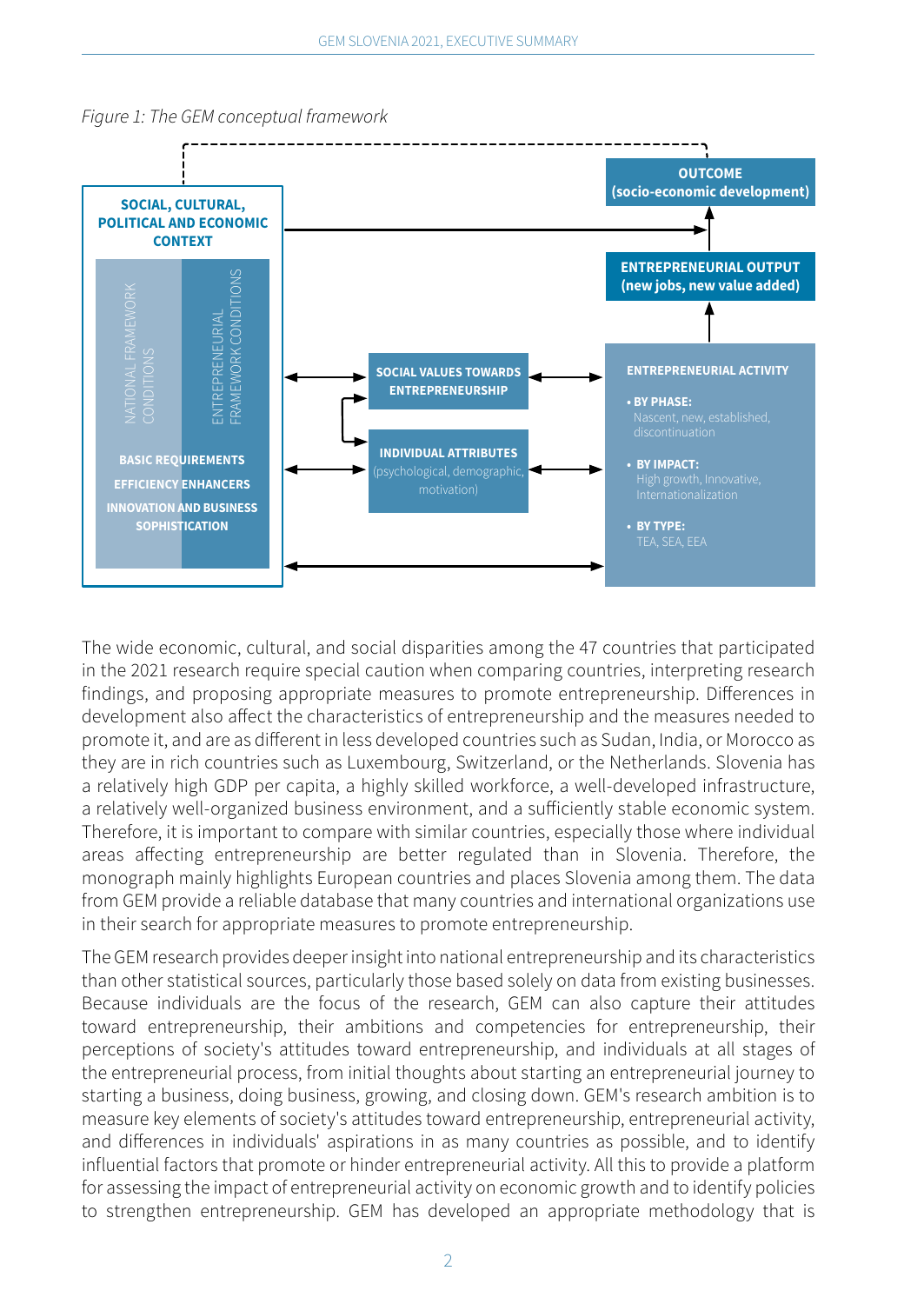

#### <span id="page-8-0"></span>*Figure 2: Entrepreneurial process*

consistent with the conceptual framework of GEM and is able to provide insights into the social, cultural, political and economic context, taking into account the level of development of each economy and the evolution of the key business environment. We evaluate them using expert opinions from carefully selected experts who have a good insight into different segments of the entrepreneurial process. Other entrepreneurial characteristics are determined on the basis of surveys of the adult population. This allows us to determine the extent to which society accepts entrepreneurship as a good career choice, whether entrepreneurs have a high social status, and how much media attention is given to entrepreneurship, thus contributing to the development of entrepreneurial culture. We can also determine some individual characteristics of the actual entrepreneurs and the people influencing the entrepreneurial process, and we also obtain information about the stages of the life cycle of the enterprise, on the basis of which one of the basic indicators of GEM is formed, i.e. the total early-stage entrepreneurial activity.

#### **Entrepreneurial capacity of adult population and the perception of attitudes towards entrepreneurship in society**

The bearer of entrepreneurial activity is always the individual. Therefore, perception of business opportunities, knowledge, experience and skills for entrepreneurship, perceived ease of starting a business, fear of failure and entrepreneurial intentions are key components of entrepreneurship. A comparison with the average of the participating European countries in 2021 shows that Slovenia is at the European average in terms of perception of business opportunities, while it performs better on all other indicators. A larger proportion of the adult population believes that it is easy to start their own business, a larger proportion of people express self-confidence in their own knowledge, experience and skills for entrepreneurship, less fear of entrepreneurial failure and, compared to the European average, entrepreneurial intentions are also stronger among the population in Slovenia. In European countries, the average percentage of people who recognize business opportunities is 51.11% and has increased by more than 10 percentage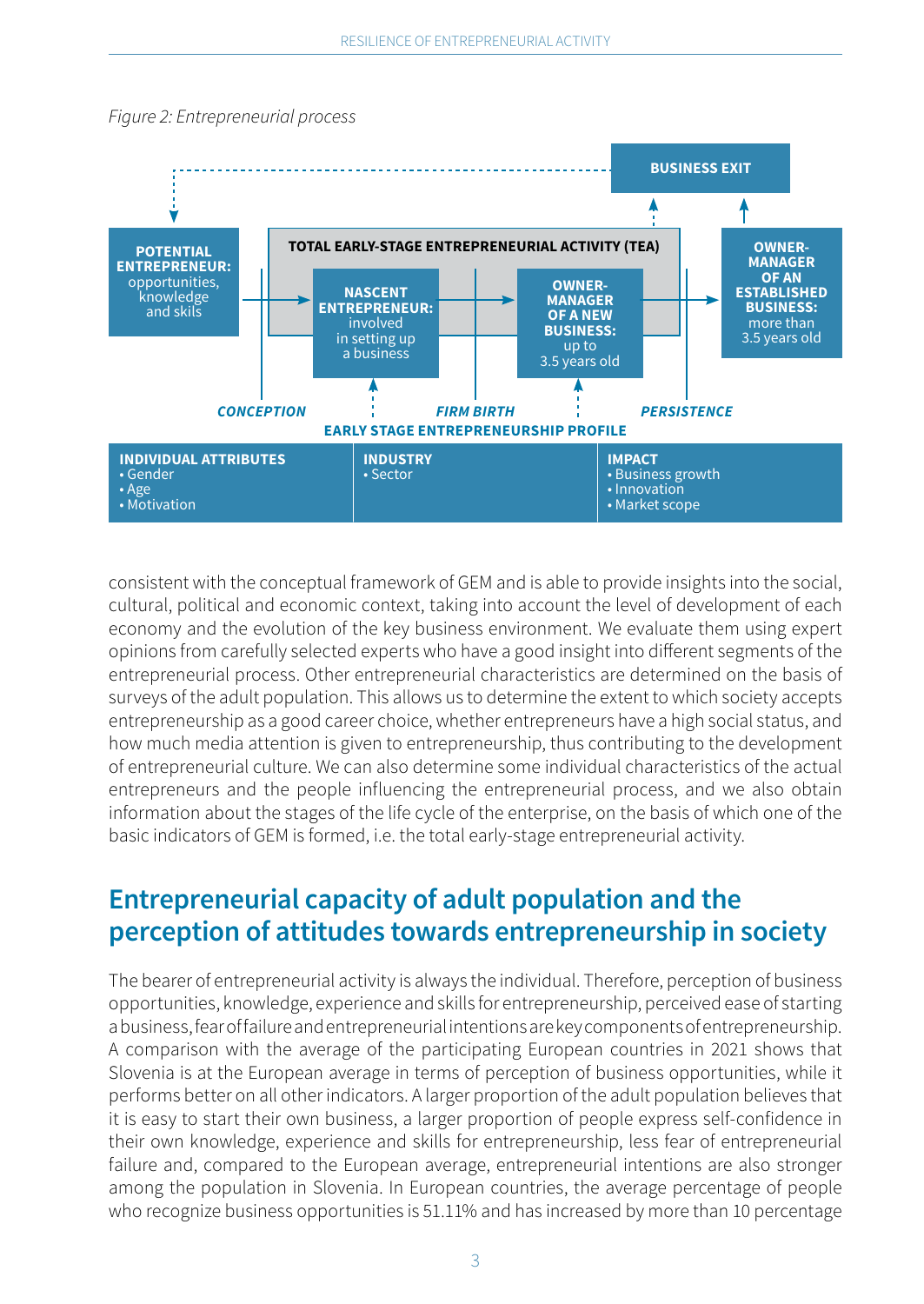points compared to 2019. A strong increase in the perception of business opportunities is also observed in Slovenia, where in 2021 every second adult (51.49%) is convinced that in the next six months there will be good business opportunities in the area where they live. It is evident that coexistence with the epidemic has led to the belief that the COVID-19 pandemic will also bring new business opportunities. While in 2020 only in nine of the then participating countries (46 countries) more than 50% of nascent and new entrepreneurs believed that the pandemic would bring new business opportunities, in 2021 this was already the case in fifteen of the 47 participating countries. Awareness of new business opportunities due to the pandemic that the company intends to take advantage of is lower on average among established entrepreneurs, as 27.45% of European established entrepreneurs believe that they will take advantage of perceived new business opportunities that have arisen during the pandemic; Slovenia is slightly above the European average on this indicator, as 31.51% of established entrepreneurs think so.

One of the limiting factors that can hinder the exploitation of business opportunities is the perception of the difficulty of the entrepreneurial path. If people perceive it as difficult to start a business despite a promising business opportunity, they are less likely to start a business. In Slovenia, this obstacle is less present, as more than 50% of people fully or at least partially believe that there are good business opportunities in their local area, and 61% of respondents believe that it is easy to start a business. However, there are eight European countries where the perceived barriers to starting a new business are greater than the perceived business opportunities. This is most pronounced in Croatia, where the perception of business opportunities is high and the perceived ease of starting a new business is relatively low. Almost twice as many people (58.33%) believe that there are business opportunities in their area than believe that it is easy to start a new business (30.92%). Among the European countries, there



*Figure 3: Elements of entrepreneurial capacity, Slovenia and the average of European countries*

GEM, Slovenia 2021, APS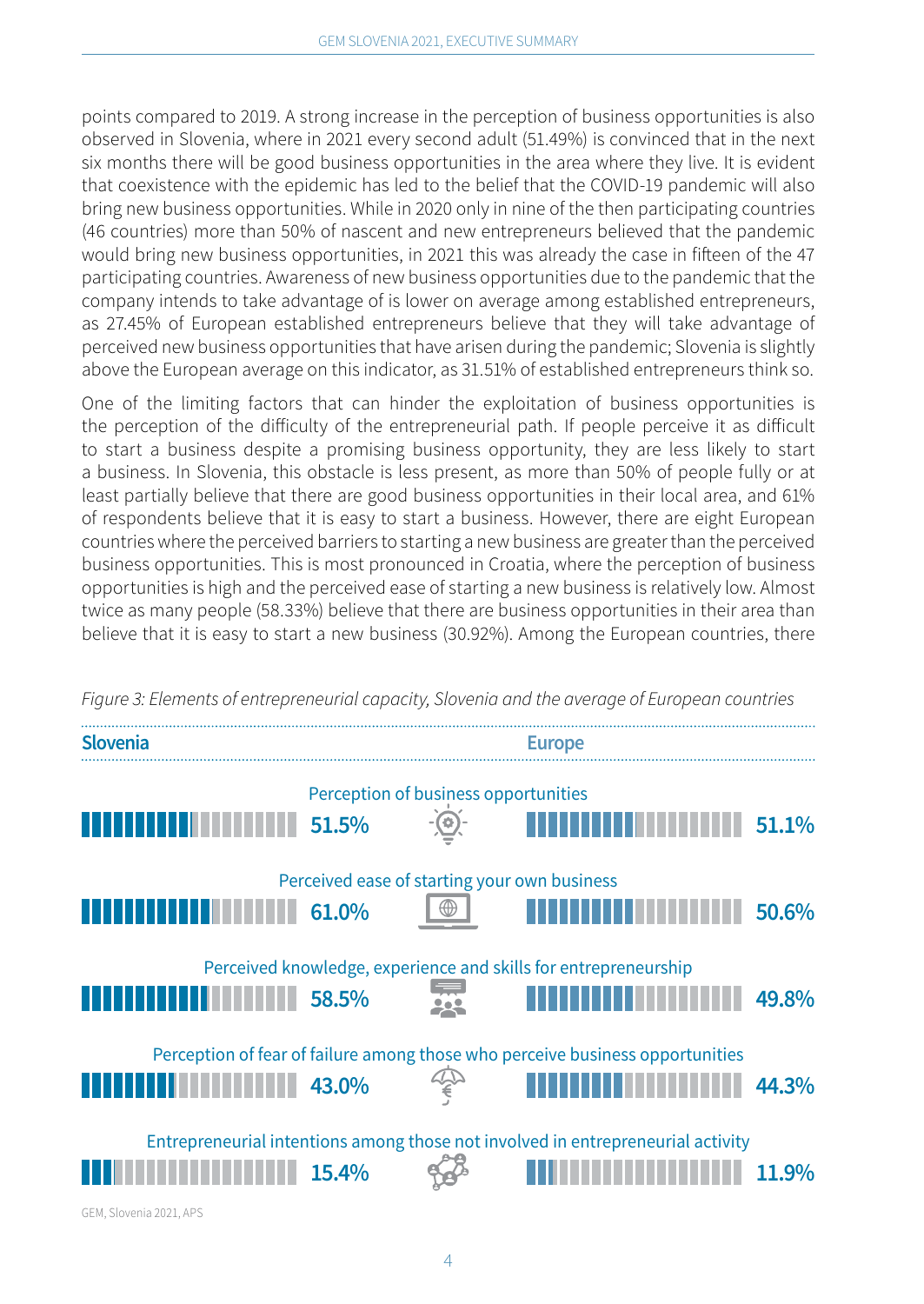are also those where business opportunities are already scarce, such as Italy (34.67% of the population see business opportunities), and people also see relatively many obstacles, as only 16.57% believe that it is easy to start a new business. It should be noted that individuals perceive a number of barriers to starting a new business, either external (bureaucratic, financial and other barriers to the entrepreneurial ecosystem) or due to perceived limitations in their own entrepreneurial capacity.

The perceived business opportunity is a necessary but by no means sufficient condition for entrepreneurial activity. An individual must also have the appropriate knowledge, experience and skills for entrepreneurial activity. In Europe 49.83% of adults convinced that they have these. According to this indicator, Slovenia is above the European average in 2021, similar to the previous year, as 58.54% of the adult population consider their entrepreneurial skills to be adequate. At the top of the European scale is Croatia, where on average more than seven out of ten people believe that they have the appropriate knowledge and experience for entrepreneurship. However, we must take into account that respondents provide a subjective self-assessment, which means that their actual entrepreneurial competencies may be much lower. However, entrepreneurship is not only limited by too few actual entrepreneurial competencies, but also by the respondents' own doubt that they possess them, which may be exacerbated by the fear of failure. In Spain, for example, the percentage of the population that perceives entrepreneurial opportunities (30.02%) is almost twice as low as the percentage of people with a deep-rooted fear of entrepreneurial failure (58.43%). In some European countries where the proportion of people expecting business opportunities in their environment is the highest, the proportion of people fearing entrepreneurial failure is the lowest, in contrast to Spain, namely in Sweden, Poland, Norway and the Netherlands. Among people who perceive business opportunities, the fear of failure is even lower in Slovenia, 42.97%, which is comparable to the average of participating European countries, where this percentage is 44.34%. In Slovenia in 2021, the percentage of people perceiving business opportunities is higher (51.49%) than the percentage of people fearing business failure (42.97%), which has not been the case in recent years.

Appropriate economic and entrepreneurial policies can play an important role in creating such a favorable relationship. Reducing the fear of entrepreneurship can be influenced by measures that lead to a reduction in the costs of exiting entrepreneurship, or by measures that promote awareness in society of the existence and importance of successful entrepreneurial stories.



*Figure 4: Perception of the social values towards entrepreneurship*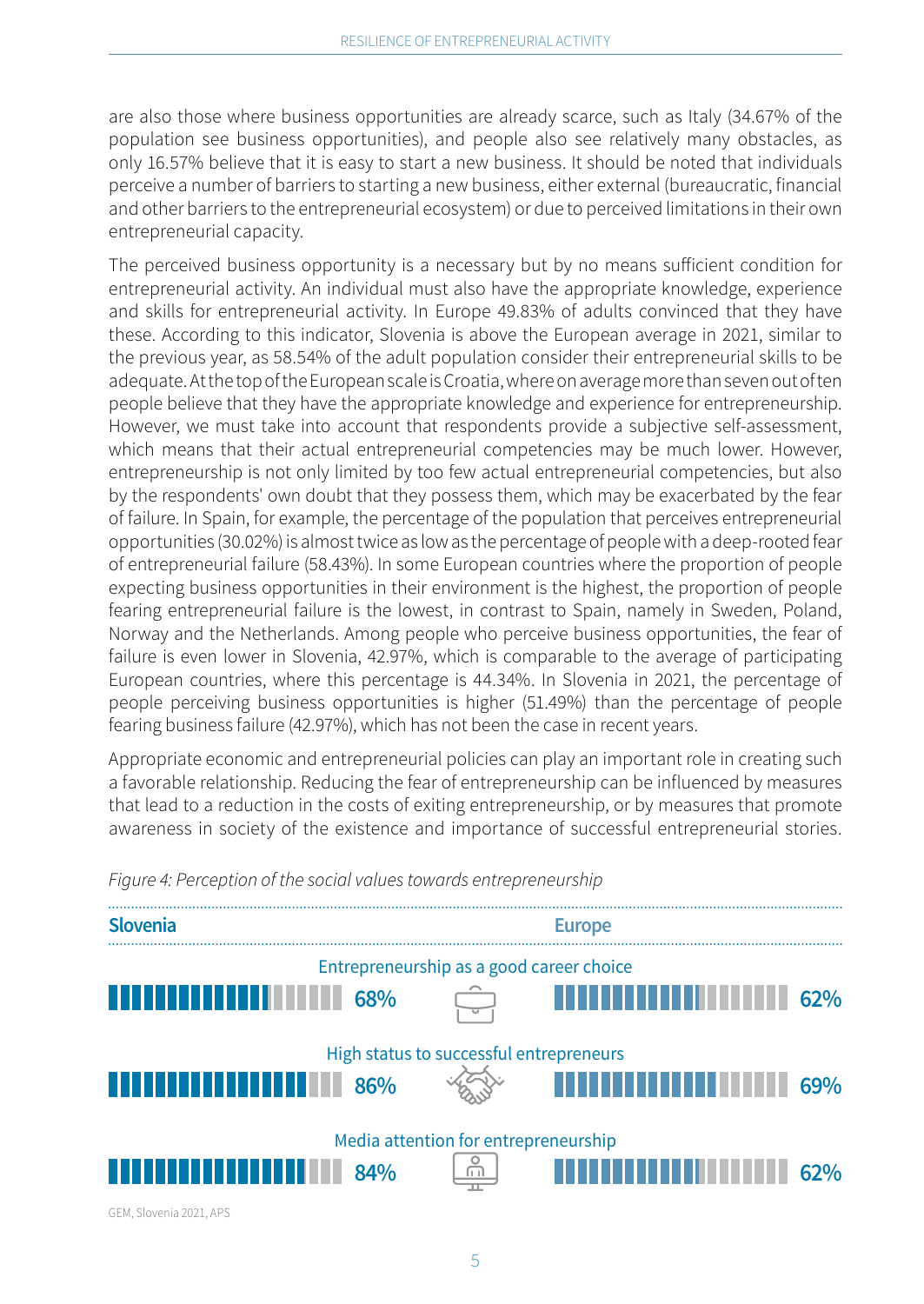<span id="page-11-0"></span>The fact that Slovenia does this relatively well is also shown by the fact that Slovenia ranks above the European average in societal values of entrepreneurship, both in perceptions of entrepreneurship and desirable career choices, as well as in society's respect for successful entrepreneurs and media support for entrepreneurship.

In Slovenia, 68.21% of respondents believe that an entrepreneurial career is desirable, while more than 86% of respondents believe that successful entrepreneurs are respected in society. This places Slovenia at the top of the participating European countries. There is also a very high proportion of people in Slovenia who believe that stories about successful new entrepreneurs are often in the media. This percentage has increased in 2021 compared to 2020 and is 83.64%, which puts Slovenia at the top of the European scale and significantly above the European average of 62.41%.

## **Entrepreneurial activity of the adult population**

The path from the entrepreneurial intention to the actual implementation of an entrepreneurial idea is often long and fraught with many obstacles. Therefore, it is quite normal that the percentage of people who are actually entrepreneurial is significantly lower than the percentage of potential entrepreneurs who express entrepreneurial intentions, identify business opportunities, take risks and believe that they have enough knowledge and entrepreneurial skills to realize an entrepreneurial venture.

In 2021, there were 16.1% potential entrepreneurs in Slovenia (13.3% in 2020). These are individuals who have not yet actually started a business, but have expressed their intentions to do so. In 2021, 3.4% (3.1% in 2020) of individuals who are actually involved in starting a business or whose newly established business is less than three months old were those who already have a business and have been paying salaries for more than three months, but no longer than three and a half years, it was 3.4% in 2021 (3.0% in 2020). Both groups are referred to as total



#### *Figure 5: Entrepreneurial pipeline*

GEM Slovenia 2021, APS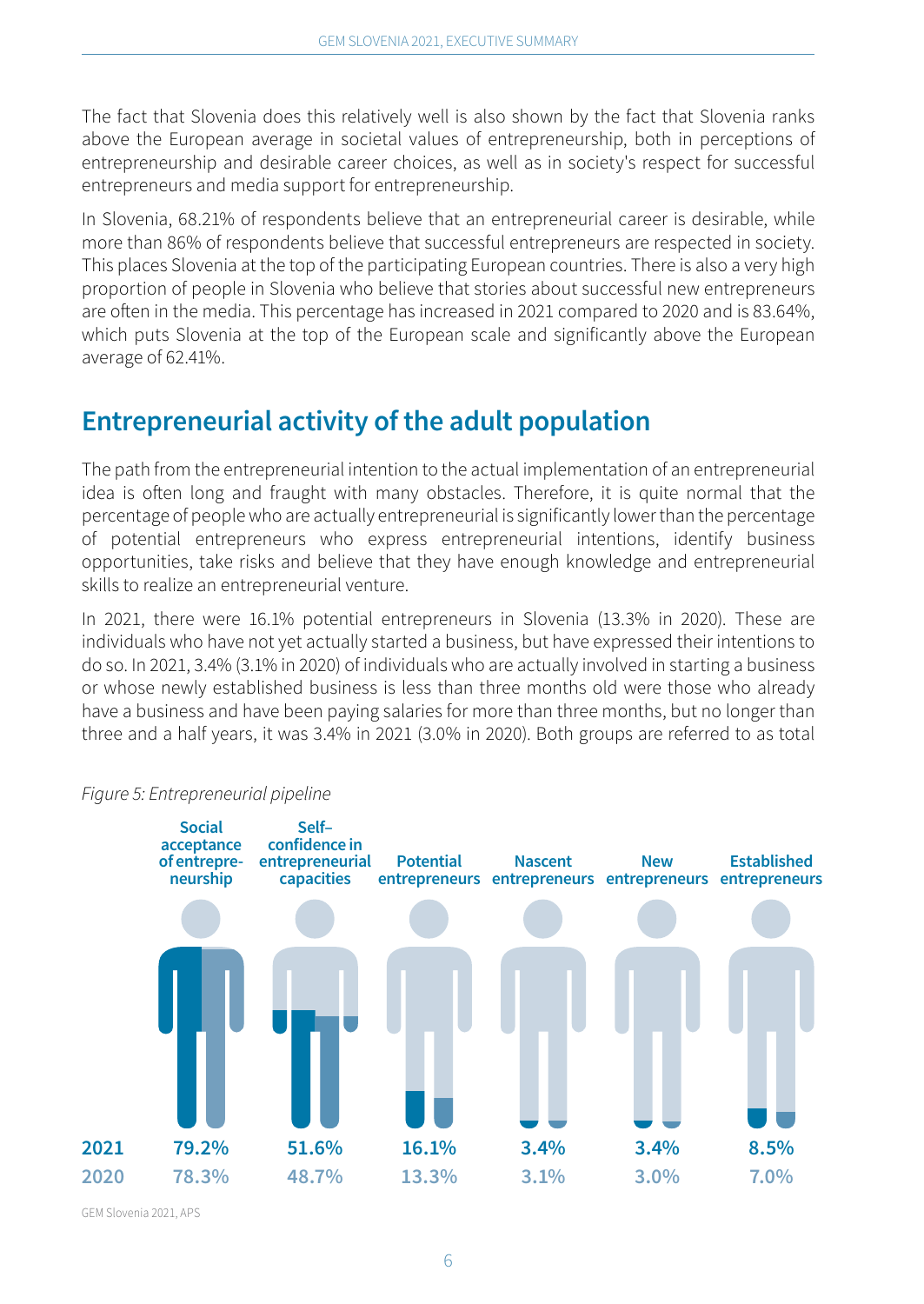

*Figure 6: Total early-stage entrepreneurial activity*

early-stage entrepreneurial activity and are monitored by the index TEA, which increased from 6.0% to 6.7% in 2021 compared to 2020. However, total early-stage entrepreneurial activity in Slovenia is still much lower than in other country groups. The TEA index was 8.7% in European countries and 13.5% among all GEM countries. The highest TEA index in Europe in 2021 is in Latvia (15.1%), the Netherlands (14.2%) and Belarus (13.5%), and the lowest in Poland (2.0%), Norway (3.1%) and Italy (4.8%). Slovenia, which is below the European average, ranks 17th out of 23 European countries.

There is a positive shift in established entrepreneurs who have been in business for more than three and a half years, as their share increased from 7.0% in 2020 to 8.5% in 2021, which is significantly higher than the European average (6.6%). Compared to all GEM countries, it also shows that there are more of them in Slovenia than the global average (6.8%), with the share actually decreasing from 2020 (7.5%). In Slovenia, there is also a long-term trend that the share of established entrepreneurs in the population has increased over the last decade. In a European comparison, Greece had the most established entrepreneurs in 2021 (14.7%), followed by Poland (11.1%) and Latvia (9.9%). Nine of 23 European countries have fewer than 5% established entrepreneurs, with Russia 2021 (3.4%) and Norway (3.5%) having the fewest. Established entrepreneurs represent a more stable part of the economy. Therefore, it is



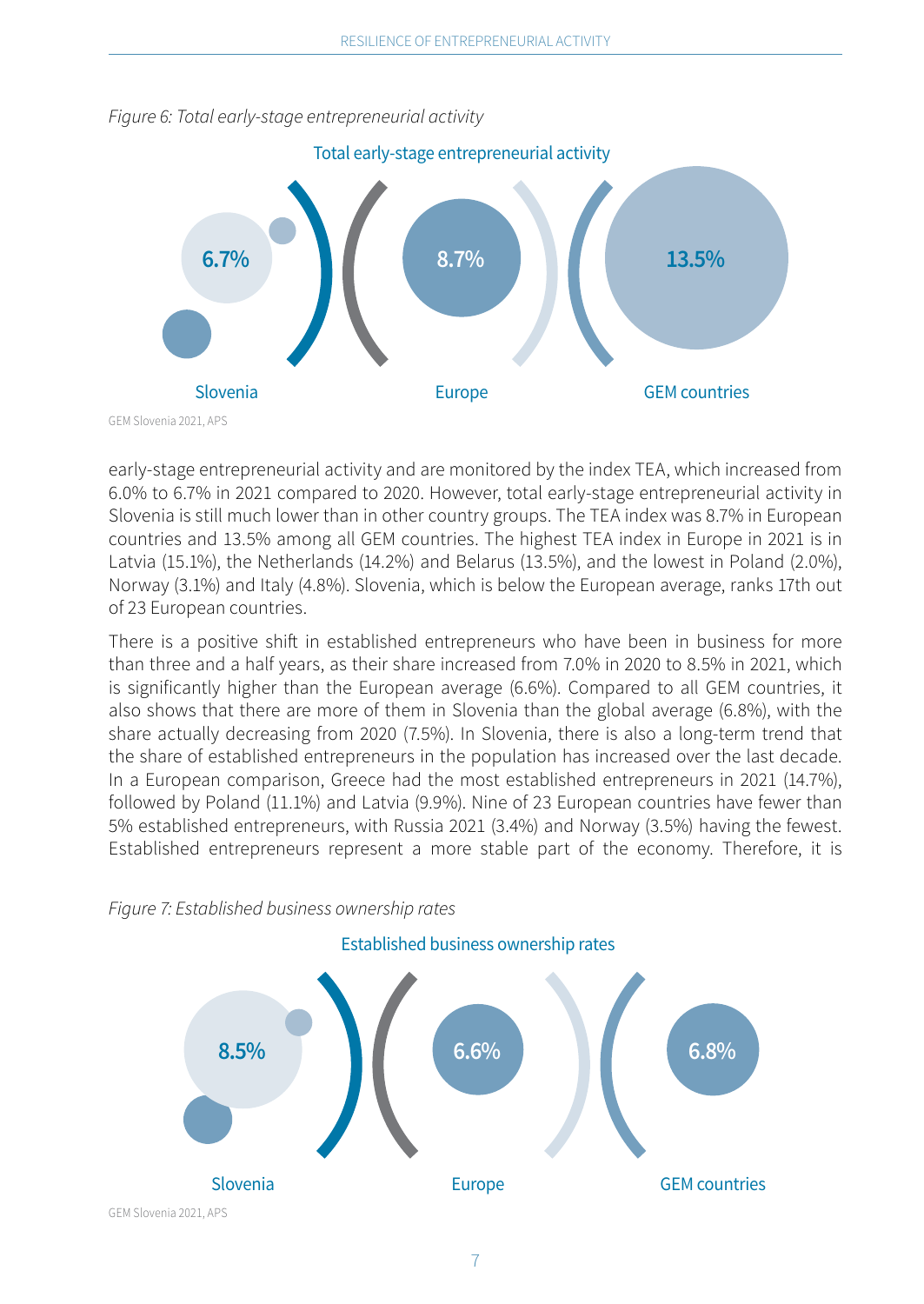important that they have a sufficient share in each economy, as they represent the other half of the entrepreneurial dynamic, joining the first potential, nascent and new entrepreneurs and replacing the established entrepreneurs who cease their activity.

For established companies to survive and grow, they need to adapt their products and services to the changing needs of customers, innovate, seek new business ideas and adapt business models. To do this, they need internal entrepreneurs who are able to make it happen. Slovenia, which has an above-average proportion of entrepreneurial employees in Europe, followed this trend in 2021 as well. European countries had an average of 3.4% internal entrepreneurs in 2021, but there are large differences between countries. Switzerland (7.1%) and Finland (6.6%) record the most, followed by Slovenia with 5.9% of internal entrepreneurs in the adult population. Seven European countries have less than 2% of internal entrepreneurs in the population, with Russia (0.3%), Slovakia (0.6%) and Poland (0.8%) recording the lowest. Internal entrepreneurs, otherwise a scarce resource, can help companies better respond to changes in the environment by fostering innovation, so it is important to encourage and develop them.

The decision to become an entrepreneur is always a personal one, so the motives for an entrepreneurial career vary widely. Among the motives for entrepreneurship in Slovenia, the motive to earn a living predominates, as jobs are scarce (63.8%). This percentage is higher than the average of European countries, where it was 57.7% in 2021. This is followed by the motive to make a difference in the world, which motivates 61.8% of young entrepreneurs in Slovenia. These motives are altruistic in nature, with which entrepreneurs try to achieve positive effects in the form of social or environmental benefits. In Slovenia, they are mentioned significantly more often than in the average of European countries, where only 41.2% of entrepreneurs mention them as a motive. In Slovenia 42.6% of young entrepreneurs follow the desire to build great wealth or higher income, while in Europe the average is 49.2%. These results in Slovenia are in line with some findings on social norms related to entrepreneurship. For example, egalitarianism has been strong in Slovenia for many years, which shows the desire for equality in society, i.e. the

| <b>Slovenia</b>                          | <b>Europe</b> |     |  |       |  |  |  |
|------------------------------------------|---------------|-----|--|-------|--|--|--|
| To earn a living because jobs are scarce |               |     |  |       |  |  |  |
|                                          | 63.8%         |     |  | 57.5% |  |  |  |
| To make a difference in the world        |               |     |  |       |  |  |  |
|                                          | 61.8%         | ℩、∰ |  | 41.2% |  |  |  |
| To build great wealth                    |               |     |  |       |  |  |  |
|                                          | 42.6%         |     |  | 49.2% |  |  |  |
| To continue a family tradition           |               |     |  |       |  |  |  |
|                                          | 27.4%         |     |  | 23.3% |  |  |  |

*Figure 8: Motivation for entrepreneurship*

GEM Slovenia 2021, APS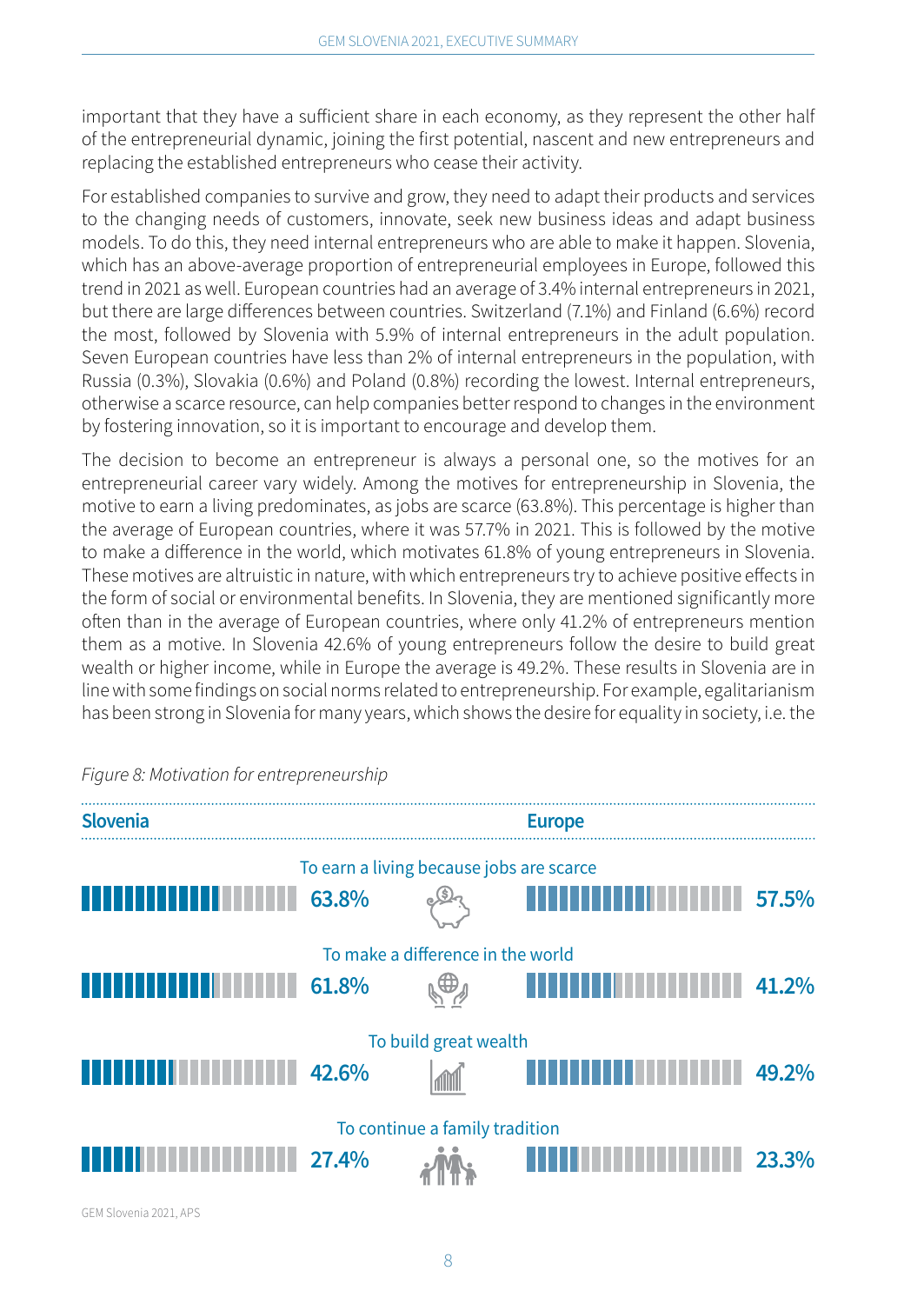

<span id="page-14-0"></span>*Figure 9: Business exit in Slovenia*

GEM Slovenia 2021, APS

fact that there are no extremely rich or extremely poor in society, but that we have a balanced society in this respect. Since these are socio-cultural norms that are adopted in the wider social environment, they are also reflected in the motives of individuals.

There are also various reasons why entrepreneurs drop out of entrepreneurship. Some cease their entrepreneurial activity completely, while others continue it with a new venture. In all countries, exiting without resuming business predominates. A comparison of 2020 and 2021 in Slovenia shows that the reasons for entrepreneurs leaving the business have changed significantly. In 2020, the most important reasons for exiting were selling a business, taking a second chance, retirement or personal reasons (65.2%), which almost halved in 2021 (36.4%). In 2021, other reasons were more prominent, as reasons for leaving the company due to the COVID-19 pandemic increased significantly (from 12.1% in 2020 to 31.6% in 2021) and unprofitability and financial reasons increased from 13.4% in 2020 to 23.1% in 2021. In European countries, the most common reason for abandonment was unprofitability (22.6%) and in all GEM countries, the COVID-19 pandemic (26.2%).

## **Demographic characteristics of Slovenian entrepreneurship**

In 2021, Slovenia recorded a significant increase in the early-stage entrepreneurial activity of young people aged 18-24, which rose from 5.75% in 2020 to 16.58%, mainly due to the emerging entrepreneurial activity of young boys. Such a large increase indicates a positive attitude toward a possible entrepreneurial career. However, caution is needed when interpreting this increase, because we must not forget that this figure hides a large proportion of nascent entrepreneurs, i.e. those who have only taken their first steps toward entrepreneurship and are not sure whether they would be successful. The entrepreneurial activity of young people in the 25-34 age group is also above the European average. However, compared to 2020, there is a significant decrease in early-stage entrepreneurial activity in the 35 to 44 age group (from 33.63% in 2020 to 22.4% in 2021).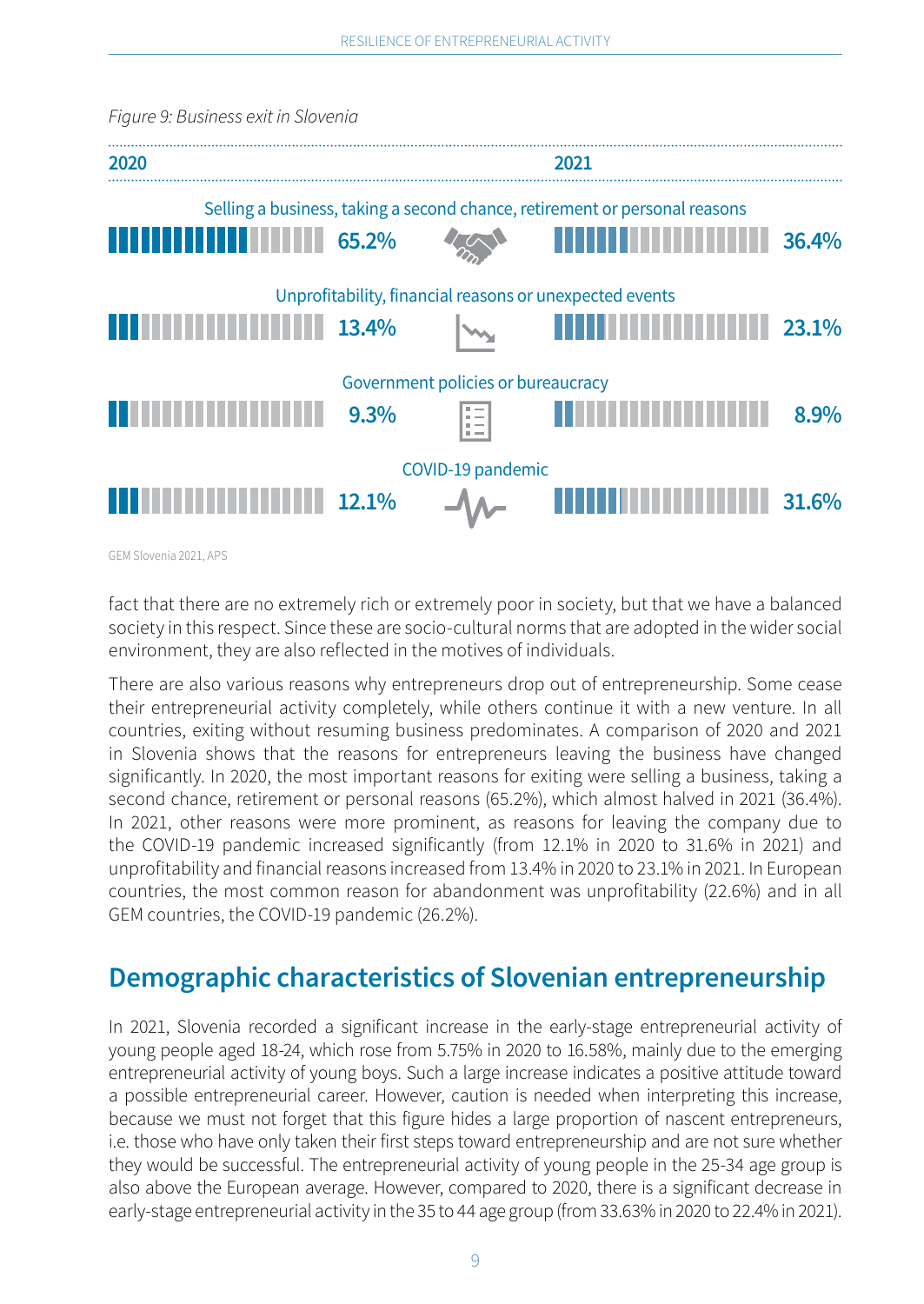The motives for starting a business also change with age. The desire to make a difference in the world (56.96%) and the desire to build great wealth and a higher income (55.94%) predominate among young early-stage entrepreneurs (18 to 34 years old). Older early-stage entrepreneurs (35 to 64 years old) were the most likely to take responsibility for family businesses (58.38%). In the oldest age group over 55, the most pronounced motive for survival is the lack of suitable employment opportunities. This could be related to possible dissatisfaction with the existing job, where they cannot reach their full potential, but also to the increasing number of older registered unemployed who have lost their jobs due to the epidemic.

A closer examination of entrepreneurship using GEM reveals important differences between men and women who are entrepreneurial, both in terms of the extent of entrepreneurial activity and in terms of self-perceptions of entrepreneurial ability and societal attitudes toward entrepreneurship. Slovenian male entrepreneurs perceive business opportunities to a greater extent than female entrepreneurs (56% vs. 46%), have more confidence in their knowledge, experience and entrepreneurial skills (67% vs. 49%) and are less afraid of failure (38% vs. 52%). A similar divide is characteristic of the European region as a whole, where women are less likely than men to perceive business opportunities (48.17% of women, 53.89% of men), less likely to feel capable of entrepreneurship (42.97% of women, 56, 66% of men), and more likely to perceive fear of failure as a potential barrier to entrepreneurship (51.53% of women, 44.64% of men).

However, the gender gap in early-stage entrepreneurial activity is closing. For the fourth year in a row, the share of nascent and new entrepreneurs in Slovenia is increasing, which in 2021 was already 43.9%, exceeding the average of the European GEM countries and all the GEM economies studied. That the gender ratio in Slovenia is much better than the average of the European GEM countries can be seen from the fact that in 2021 there were 7.8 nascent and new female entrepreneurs for every 10 male entrepreneurs in Slovenia, while in the European GEM countries there were 6.9 early-stage female entrepreneurs active for every 10 male entrepreneurs. As far as gender differences are concerned, it is also encouraging that in 2021 women outperformed men's early entrepreneurial activity in two age groups at once, namely in

| <b>Female entrepreneurs</b>                                     |               | Male entrepreneurs |     |  |  |  |
|-----------------------------------------------------------------|---------------|--------------------|-----|--|--|--|
| Perception of business opportunities                            |               |                    |     |  |  |  |
| 46%                                                             | $-\bigcirc$ . |                    | 56% |  |  |  |
| Perceived knowledge, experience and skills for entrepreneurship |               |                    |     |  |  |  |
| 49%                                                             |               |                    | 67% |  |  |  |
| Perception of fear of failure                                   |               |                    |     |  |  |  |
| 52%                                                             |               |                    | 38% |  |  |  |

*Figure 10: Elements of entrepreneurial capacity of early-stage female and male entrepreneurs in Slovenia*

GEM Slovenia 2021, APS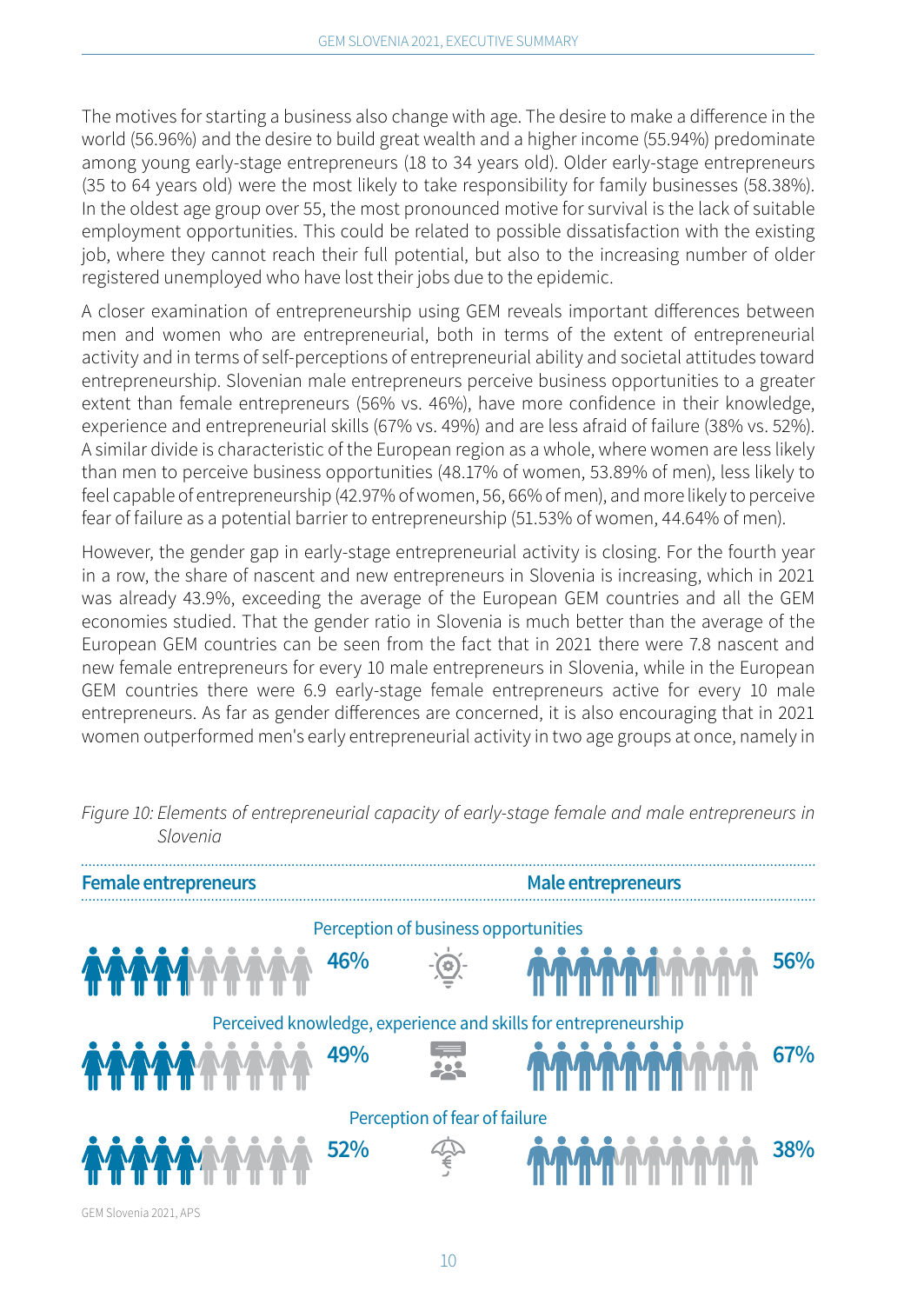<span id="page-16-0"></span>

GEM Slovenia 2021, APS

the 25-34 age group and similarly to 2020 in the oldest age group (from 55 to 64). Clearly, female entrepreneurs have demonstrated great resilience and resourcefulness in adapting to emerging business disruptions and new market realities during the pandemic. To be successful in the future, it is necessary to provide sufficient support from the public policy side in family care, schooling, and elimination of the negative consequences of the epidemic.

The GEM research observes early-stage and established entrepreneurial activity also in terms of income availability and educational structure. A three-year comparison of income levels between early-stage and established business owners shows that in Slovenia, the share of established businesses with the highest income level is steadily decreasing. In 2021, the share of early-stage entrepreneurs with middle incomes has increased by almost 10 percentage points. However, among established business owners, there is a significant increase (by 10.8%) among entrepreneurs with the lowest income level. The educational structure of early-stage and established business owners and non-entrepreneurs in 2021 also shows a slightly different distribution than in 2020. Among established business owners, the most highly educated predominate - 40.3% (short-cycle higher education, higher professional education or university education). Among early-stage entrepreneurs and non-entrepreneurs, the share of secondary education is the same (39.2%).

## **Ensuring sustainability and entrepreneurial aspirations**

Since 2015, when the United Nations adopted the 2030 Agenda for Sustainable Development, the Sustainable Development Goals have become more visible worldwide, and entrepreneurs also include them among their priorities. In Slovenia, 40% of entrepreneurs state that they have included and defined measures and key indicators of success in achieving individual goals. This primarily involves addressing social impacts related to access to education, health, safety, inclusive work, housing, transportation, quality, etc. On average, countries outside Europe and North America, particularly South America and the Middle East and Africa, rank higher for most of the characteristics of companies studied. Among those that always consider the social impact of their entrepreneurial activity, Luxembourg stands out, where more than 90%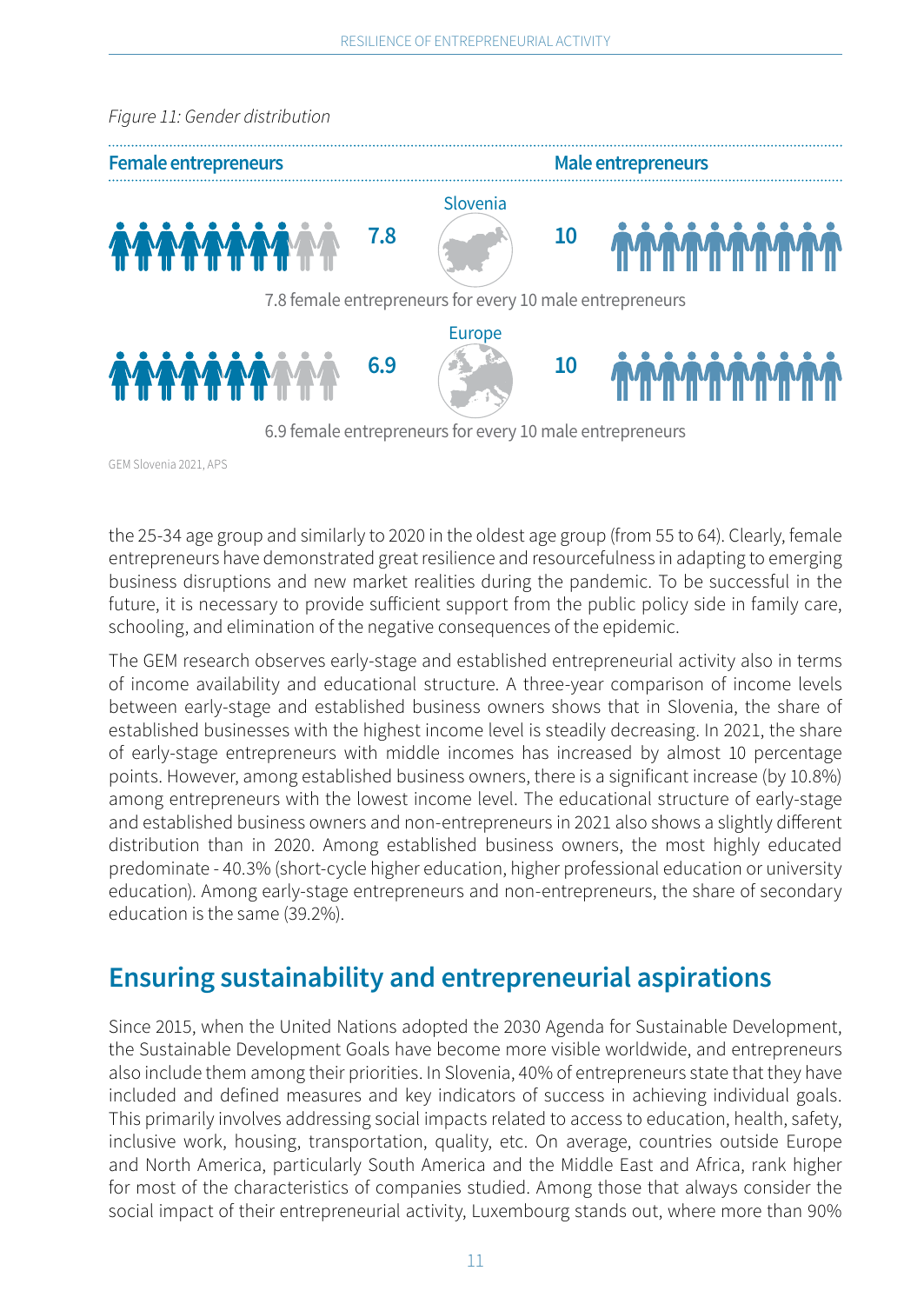of established entrepreneurs say they always consider the social impact of their decisions, compared to 70% of nascent and new entrepreneurs. On the other hand, Poland stands out, where incumbent entrepreneurs barely report taking the social impact of their decisions into account (5%), compared to just over 40% of nascent and new entrepreneurs in Poland. Slovenia ranks high on the European scale in terms of the percentage of early-stage entrepreneurs who always consider the social impact of their decisions (85.52%), as well as the percentage of established entrepreneurs (82.67%). However, Slovenian entrepreneurs performed worse in terms of measures to reduce the negative impact on the environment, ranking almost at the bottom of the European scale with 37.01% of nascent and new entrepreneurs and 41.73% of established entrepreneurs.

All of this calls for greater awareness of the importance of innovative businesses, breakthrough innovations, and ambitious entrepreneurs who have a higher entrepreneurial focus to successfully overcome challenges, learn faster, and adapt. Unfortunately, because such companies are challenging to run and involve high risks, they are very rare. In the GEM research, we attempt to identify their share based on their subjective estimates of how many additional jobs their company will create over the next five years. We find that entrepreneurs from the GEM group of countries display a much higher level of ambition, as within TEA it is almost 20% of those who expect their company to create 10 or more jobs in the five years since its establishment. In Slovenia, this figure was just over 12% in 2021, just under 17% in 2020 and just under 15% in 2019. Even greater relative differences between Slovenia and the country groups studied in terms of entrepreneurial ambition are evident in the even more ambitious goal of creating 19 or more new jobs in five years. However, there are slightly better results for the ambition to create 5 or more jobs in the next five years. More than 24% of European nascent and new entrepreneurs expect to create more than five jobs in five years. In Slovenia, this percentage was slightly below average at more than 22%, placing Slovenia in the middle ambitious group of European countries that participated in the GEM research. Compared to 2020, entrepreneurs' expectations for more than five jobs in Slovenia have also decreased by about 8 percentage points. In other groups of countries, they have decreased significantly less, in the countries of GEM and in the European countries by 2%.

The expectations of the adult population in the European countries included in the GEM research, depending on whether they are already creating jobs or expecting to create at least one job in the next five years, vary considerably. In Slovenia, in 2021 their share was 4.69%, which placed us below the average of European countries included in the GEM research. There



*Figure 12: Entrepreneurs' plans about employment by groups of countries*

GEM Slovenia 2021, APS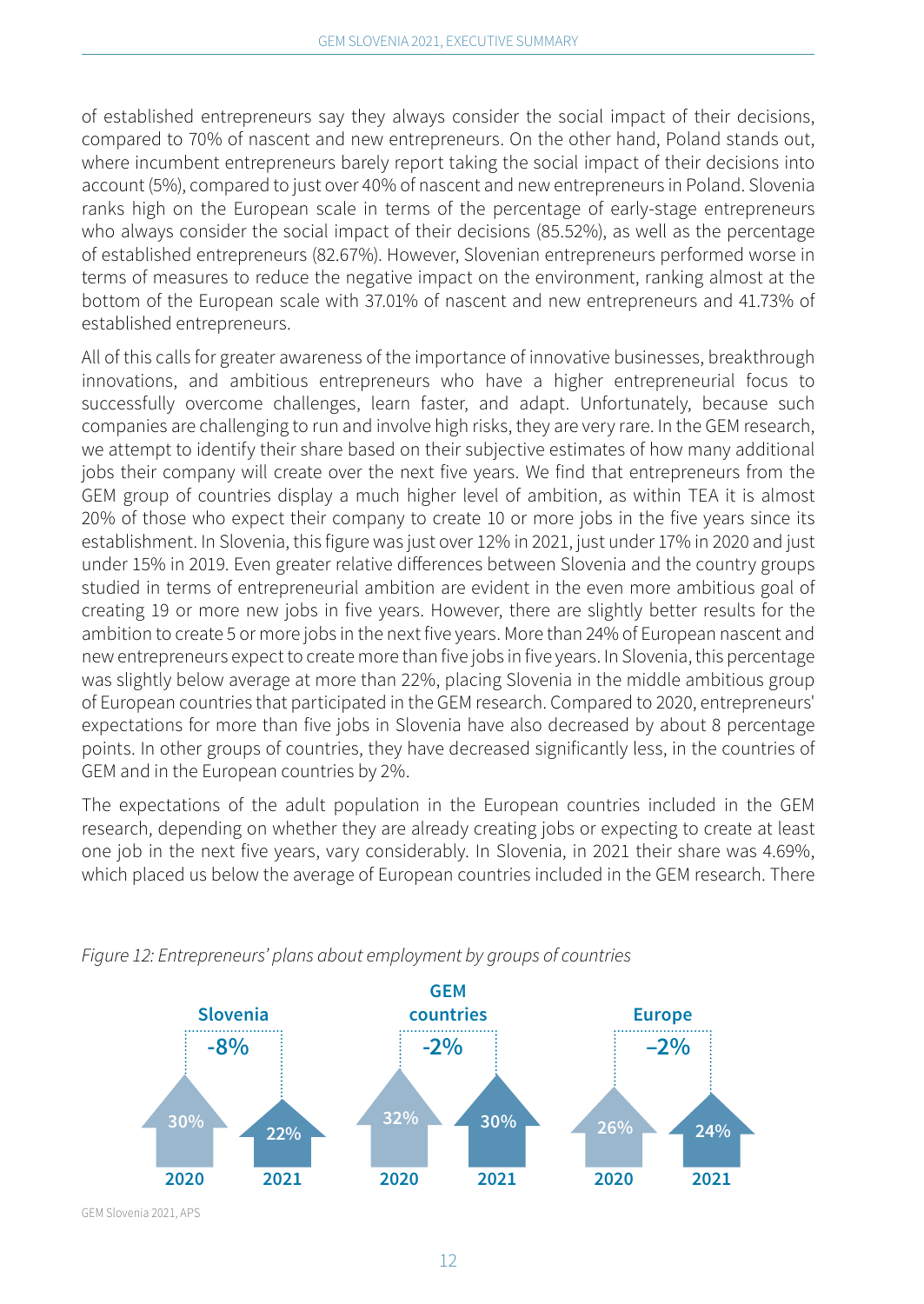are 9.99% of entrepreneurs in GEM countries and 6.10% in European countries. The highest proportions of adults who are already creating jobs or believe they will create in the next five years are in the Netherlands (12.49%), Latvia (11.12%), Croatia (9.47%) and in Ireland (9.04%) and the lowest in Poland (1.83%).

Slovenian entrepreneurs are traditionally very internationally oriented, which is what they are forced to do by the small size of the Slovenian market, which is especially restrictive in very niche markets. Certain innovation-driven Slovenian companies do not create a noteworthy volume of business on the domestic market at all, but are almost entirely focused on international markets. If we compare Slovenia with individual groups of countries according to whether companies market their products and services only in the local or also in the national or even international environment, Slovenian nascent and new companies are above average focused on customers in the international environment. The share of international orientation of Slovenian entrepreneurs, however, fell sharply compared to 2020, when it amounted to 46%. Only a third of Slovenian entrepreneurs reported that they also have customers globally, which is equal to the average of European countries and much more than in other GEM countries, where the average was 25%. A significantly higher share is reported by entrepreneurs from Luxembourg (67%). Belarusian (53%), Irish (45%) and Latvian companies (40%) also have a large share, while entrepreneurs from Poland (11%), Slovakia (13%) and Romania (14%) report the lowest share of global customers. However, the intensity of internationalization in Slovenia is pronounced, as the share of nascent and new companies that believe that more than 25% of buyers of their products or services from abroad is higher than in individual groups of countries included in the GEM research (Slovenia 16.3%, GEM countries 11.8%, European countries 15.5%).

Slovenia is facing major challenges as the transition to the fourth industrial revolution requires a changed way of innovating. In Slovenia, more than 45% of Slovenian nascent and new entrepreneurs believe their company will use more digital technologies to sell their products or services in the next six months. Among established entrepreneurs, the figure is significantly lower, at more than 30%. A similar difference is observed in other country groups, with the percentage of entrepreneurs with a positive answer in both target groups being slightly higher in the countries of GEM than in Slovenia and slightly lower in European countries. Nascent and new entrepreneurs from Ireland (66%) and the United Kingdom (63%) plan to invest the most in using more digital technologies to sell their products or services in the next six months, followed by France (9%), Slovakia (17%) and Poland (20%). Slovenia is in line with the European average.



*Figure 13: Intentions to use digital technologies in the next 6 months*

GEM Slovenia 2021, APS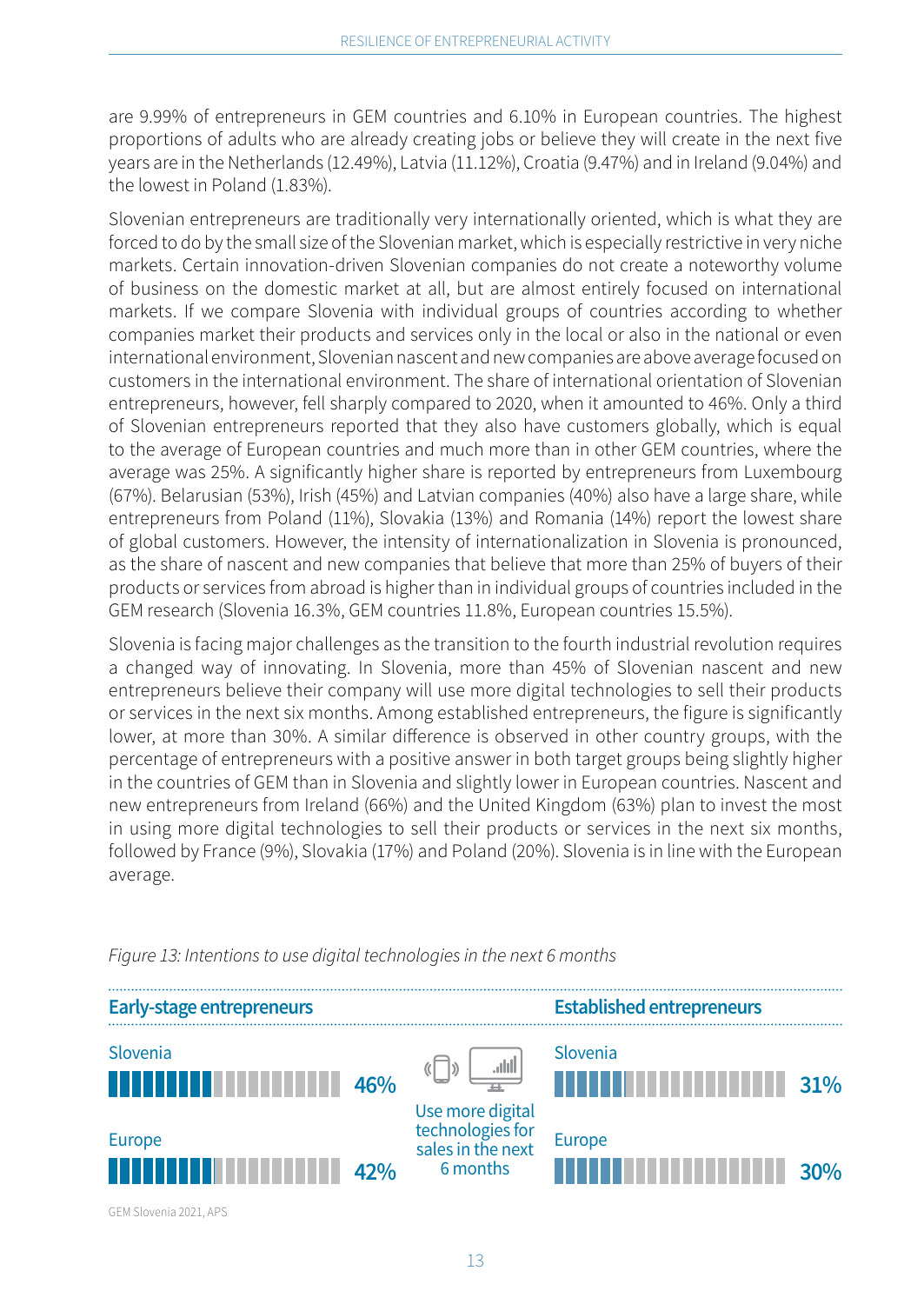## <span id="page-19-0"></span>**Entrepreneurial ecosystem**

In 2021, we continued monitoring the Slovenian entrepreneurial ecosystem using a unified questionnaire for national experts that collected data in 50 countries and harmonized it at the level of all GEM countries that participated in this research. Entrepreneurship always takes place in a specific environment that supports or inhibits business operations and growth. There are many areas of influence, referred to as the GEM framework for entrepreneurship, which include entrepreneurial financing, government policies, government programs, entrepreneurship education, R&D transfer, business and professional infrastructure, internal market dynamics and openness, physical infrastructure, and cultural and social norms. The experts we interviewed rated the situation in each area on a scale of 1-10 using a series of questions.

The best rated area was internal market dynamics, where Slovenia is ranked third among twenty-five European countries on a scale of 1-10 with an average score of 5.98. Scores above 5 were awarded for three other areas, namely the physical infrastructure needed to run businesses (e.g. communications, utilities, roads, railroads, buildings/land...), the quality of commercial and professional infrastructure needed by new and growing businesses (rights, business infrastructure, accounting, legal and other services), and government programs for



*Figure 14: Scores of framework conditions for entrepreneurship in Slovenia compared to European and GEM countries*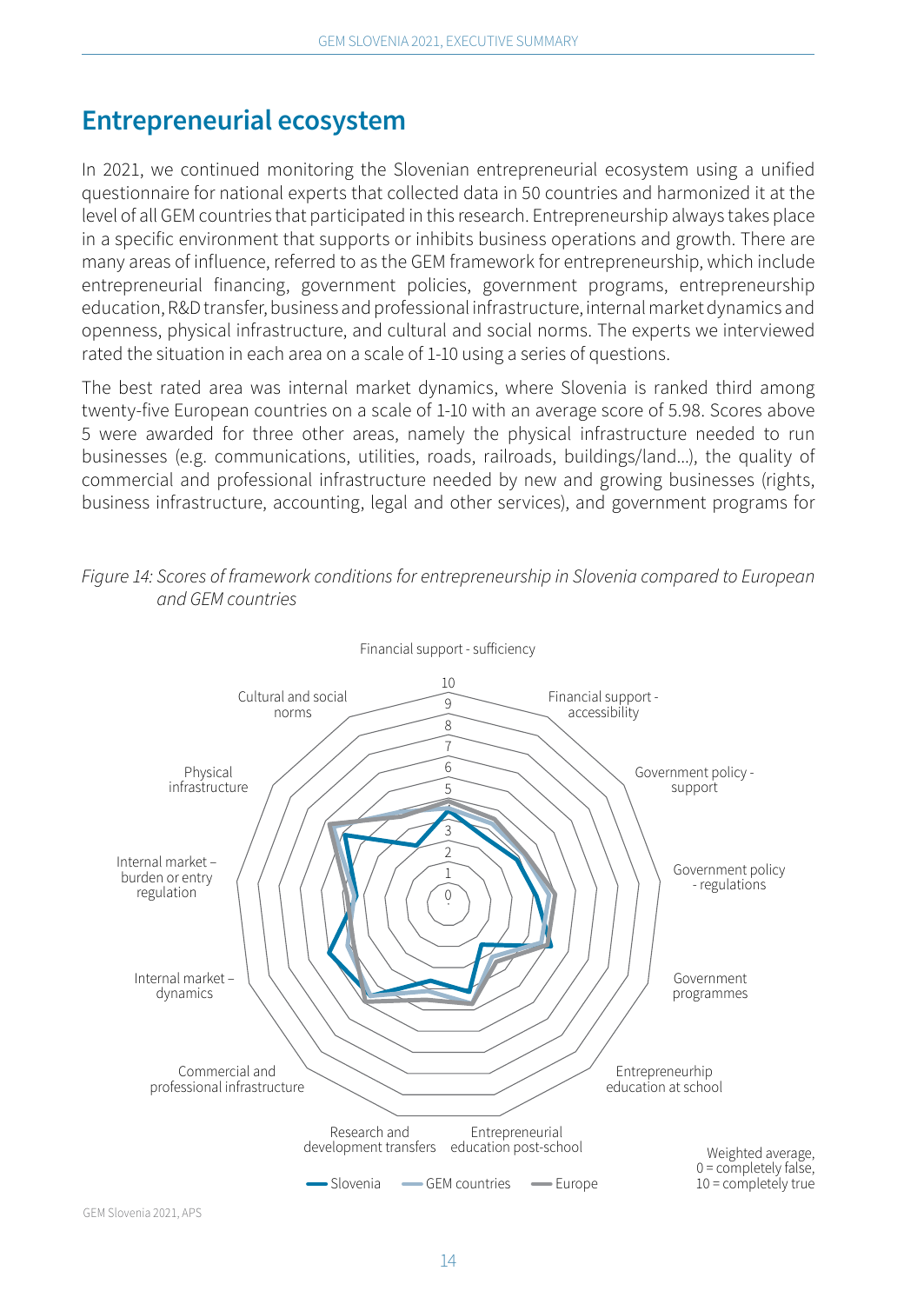entrepreneurship. Slovenia was above the European average only for two framework conditions, namely the internal market dynamics and government programs to promote entrepreneurship. For these two framework conditions, as well as for commercial and professional infrastructure, we also record higher average scores than the group of all countries participating in the GEM research. Slovenian experts rated the extent to which cultural and social norms promote or inhibit entrepreneurship as below the average for the group of European countries. Despite the positive perception of social values related to entrepreneurship, the experts believe that the national culture is too weak to encourage entrepreneurial risk-taking and does not place enough emphasis on independence. This area is followed by a critical assessment of entrepreneurship education and training in primary and secondary schools. The experts also believe that teaching in primary and secondary schools does not provide sufficient knowledge of the principles of the market economy and does not promote creativity, independence and initiative. Among European countries, Scandinavian countries follow the example of entrepreneurship education in primary and secondary schools, but the average of a group of European countries is very low in all three statements. Only in Poland and Belarus is the framework for entrepreneurship education in primary and secondary schools lower than in Slovenia among European countries.

Financial support is available to Slovenian entrepreneurs under various measures of ministries, public funds, public institutions and other institutions, in the form of repayable and nonrepayable aid. Slovenian experts believe that Slovenia has sufficient state subsidies for new and growing businesses, as well as sources of external financing (bank loans and the like). However, there are not enough funds available from initial public offerings (IPOs), and we also lag behind the group of European countries where such funds are more available, especially Finland. It is also worth highlighting the possibility of obtaining funding from informal investors, business angels and venture capital funds, where there is still room for improvement compared to other European countries. Experts criticize that it is so easy to obtain financial support. They also believe that nascent entrepreneurs cannot easily obtain enough seed capital to cover the start-up costs of a new company, as well as to acquire investors / funds to grow a new company after the start-up phase. We also lag behind European countries on the last statement, where the Netherlands scores best.

Government entrepreneurship programs are rated well, especially the statement that business incubators are available in Slovenia to effectively support new and growing businesses (score 6.47). The experts also agree that there are science parks that also provide effective support for new and growing businesses (5.22), that we have an adequate number of government programs for new and growing businesses (5.15), and that they are successful (5.24). We are in line with the European average on other statements in this area. The situation is different for government policy, where the trend of negative evaluation of elements of government policy continues both in Slovenia and in the group of European countries (below 5). It is therefore not surprising that the experts have outlined a whole range of measures to improve this area: a more favorable tax policy, transparency of the tax environment and debureaucratization. They also recommend a collaborative approach by the government with the business community, as well as consistency in government decision-making and a proactive approach to solving business challenges.

The economic ecosystem and businesses have responded differently to the pandemic crisis. Most experts agree that due to the pandemic, a significant number of new and growing companies in Slovenia are adapting business models based on the digital gig economy, and that the digital gig economy has become an important driver for new business creation. Both statements were rated above the European average (5.97) in Slovenia (7.85). Better than the average of the participating countries, Slovenian experts also assess that the measures taken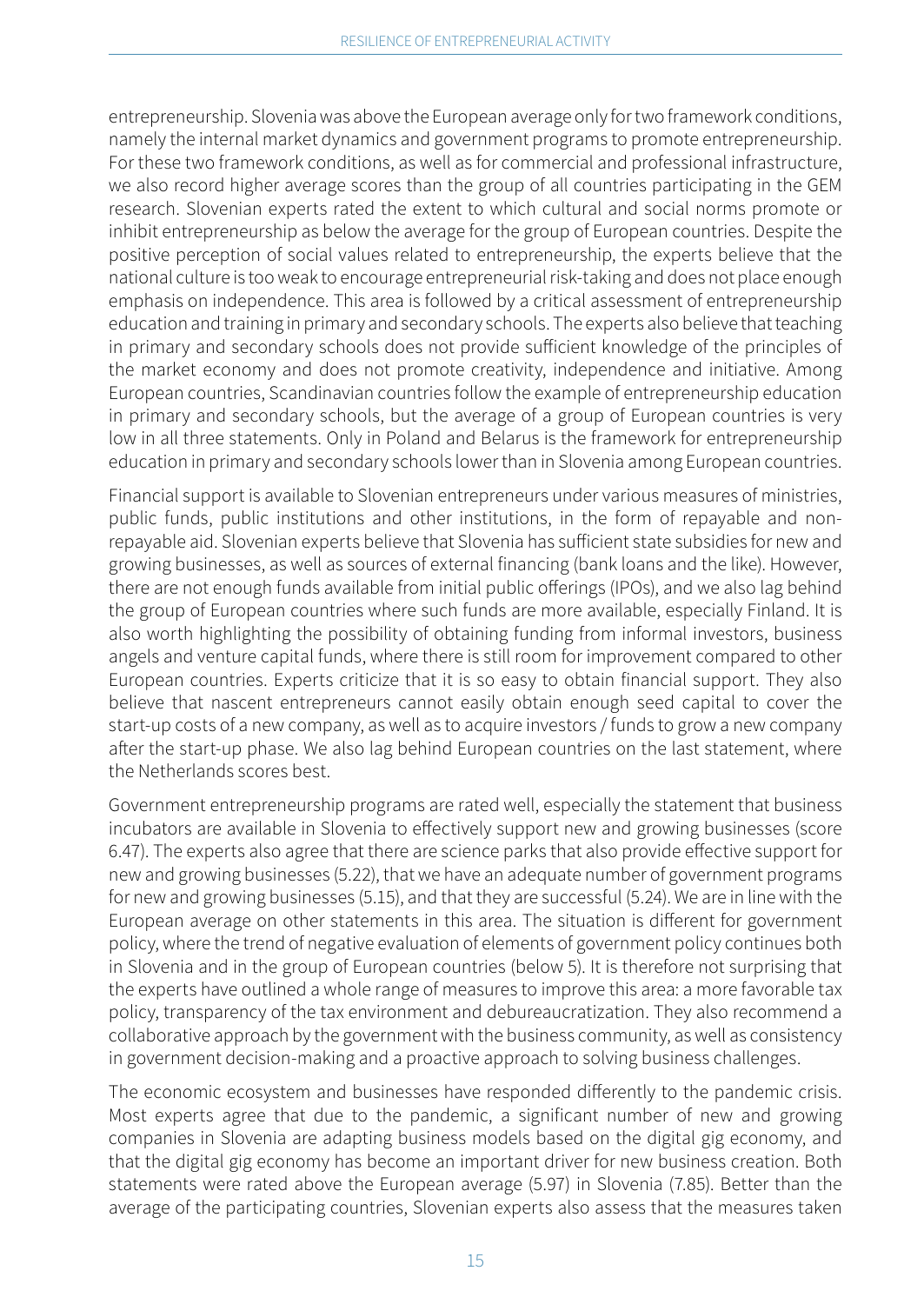by the government in the first 12 months of the pandemic have helped to prevent a significant decline in the number of new and growing businesses and related jobs. Government subsidies for job retention, wage and contribution compensation, deferral of loans and tax obligations, and extension of credit moratoria were cited as the government's most beneficial measures for entrepreneurship. Negative measures for entrepreneurship include complete lockdown, strict pandemic protocols, restrictions on meetings, travel, and closing national and regional borders.

According to the GEM research, governments should focus on the enabling environment for entrepreneurship - creating a stable, supportive environment that is conducive to entrepreneurship. An environment where people do not lose their entrepreneurial enthusiasm, where they are less afraid of failure, and where they can strive to build and grow a dynamic and profitable business. The COVID-19 crisis has highlighted the need to develop new strategies in the area of entrepreneurship support measures, with a focus on their timeliness and practicality. GEM Research and the results of other entrepreneurial research can be of great help to the country and its key decision makers.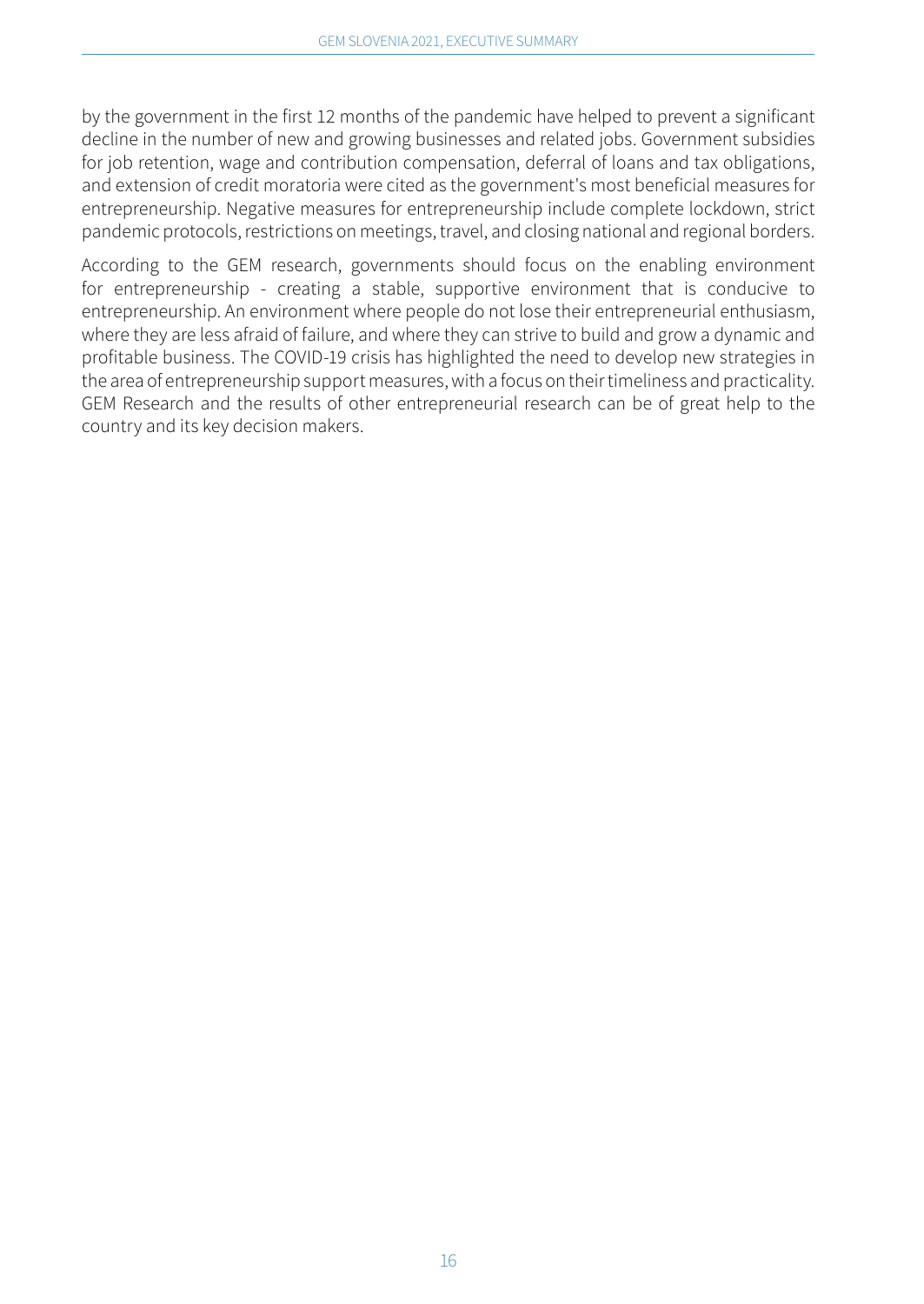## Resilience of Entrepreneurial Activity

GEM Slovenia 2021

Miroslav Rebernik Polona Tominc Barbara Bradač Hojnik Katja Crnogaj Matej Rus Karin Širec

#### **Abstract:**

The GEM survey provides a deeper insight into national entrepreneurship and its characteristics than can be provided by other statistical sources, especially those based solely on data obtained from existing enterprises. With the individual at the heart of the research, GEM also covers his attitude towards entrepreneurship, his ambitions and qualifications for entrepreneurship, his perception of society's attitude towards entrepreneurship, as well as individuals at all stages of the entrepreneurial process, until the establishment of the company, business growth and termination of business. GEM's research ambition is to measure key elements of society's attitudes towards entrepreneurship, entrepreneurial activity and differences in individuals' aspirations in as many countries as possible, and to identify influential factors that encourage or hinder entrepreneurial activity. All this in order to provide a platform for assessing the impact of entrepreneurial activity on economic growth and to identify policy measures to strengthen entrepreneurship. GEM has developed an appropriate methodology that is consistent with the GEM conceptual framework and is able to provide insight into the social, cultural, political and economic context, taking into account the level of development of each national economy and the development of key business conditions.

#### **Keywords:**

Global Entrepreneurship Monitor, entrepreneurship, early-stage entrepreneurial activity, economic development, entrepreneurship ecosystem

#### **Correspondence Address:**

Miroslav Rebernik, University of Maribor, Faculty of Economics and Business, Razlagova ulica 14, 2000 Maribor, Slovenia, email: miroslav.rebernik@um.si; Polona Tominc, University of Maribor, Faculty of Economics and Business, Razlagova ulica 14, 2000 Maribor, Slovenia, email: polona.tominc@um.si; Barbara Bradač Hojnik, University of Maribor, Faculty of Economics and Business, Razlagova ulica 14, 2000 Maribor, Slovenia, email: barbara.bradac@um.si; Katja Crnogaj, University of Maribor, Faculty of Economics and Business, Razlagova ulica 14, 2000 Maribor, Slovenia, email: katja.crnogaj@um.si.

Matej Rus, University of Maribor, Faculty of Economics and Business, Razlagova ulica 14, 2000 Maribor, Slovenia, email: matej.rus@um.si;

Karin Širec, University of Maribor, Faculty of Economics and Business, Razlagova ulica 14, 2000 Maribor, Slovenia, karin.sirec@um.si;



ISBN: 978-961-286-596-2 DOI: https://doi.org/10.18690/um.epf.4.2022